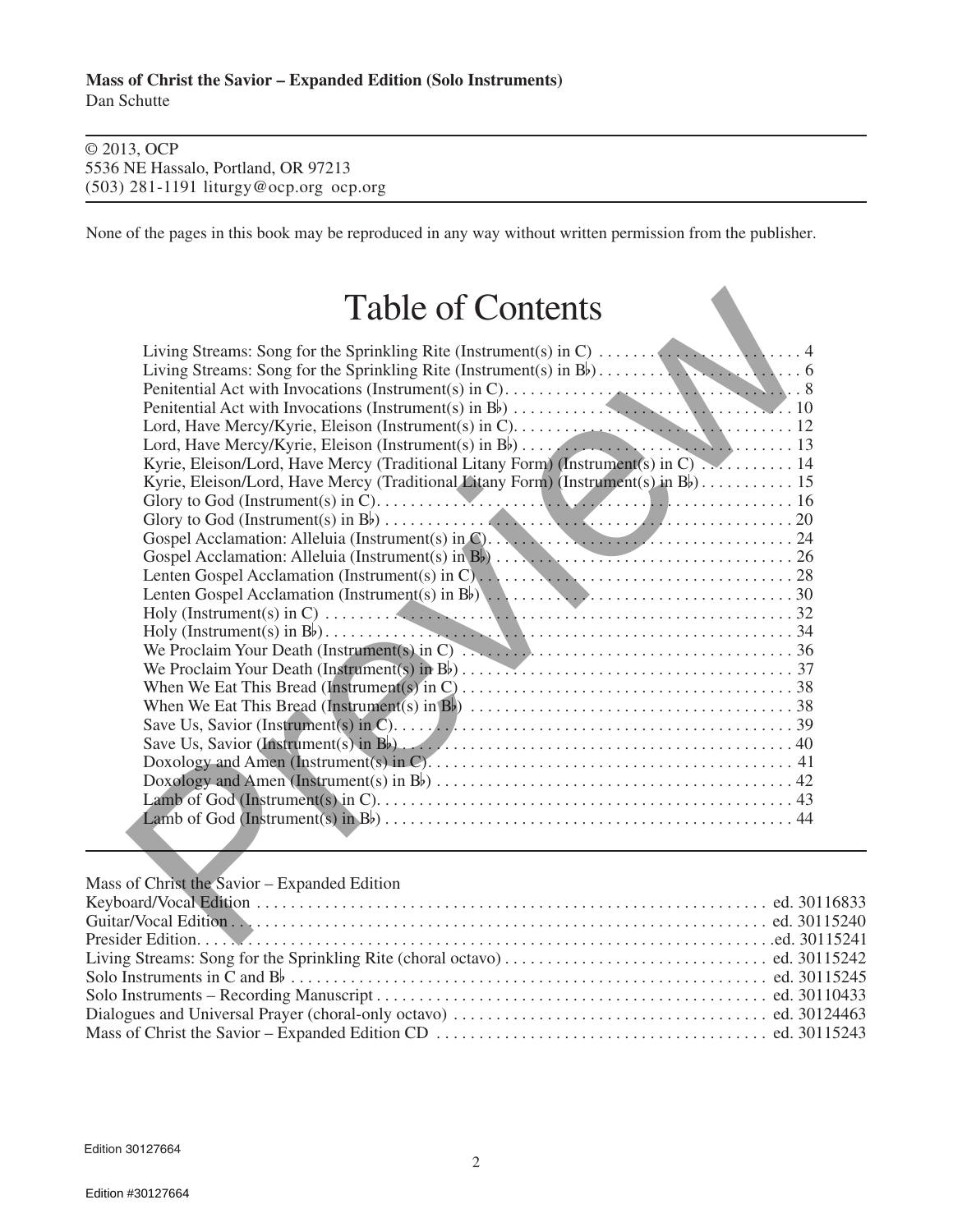Previews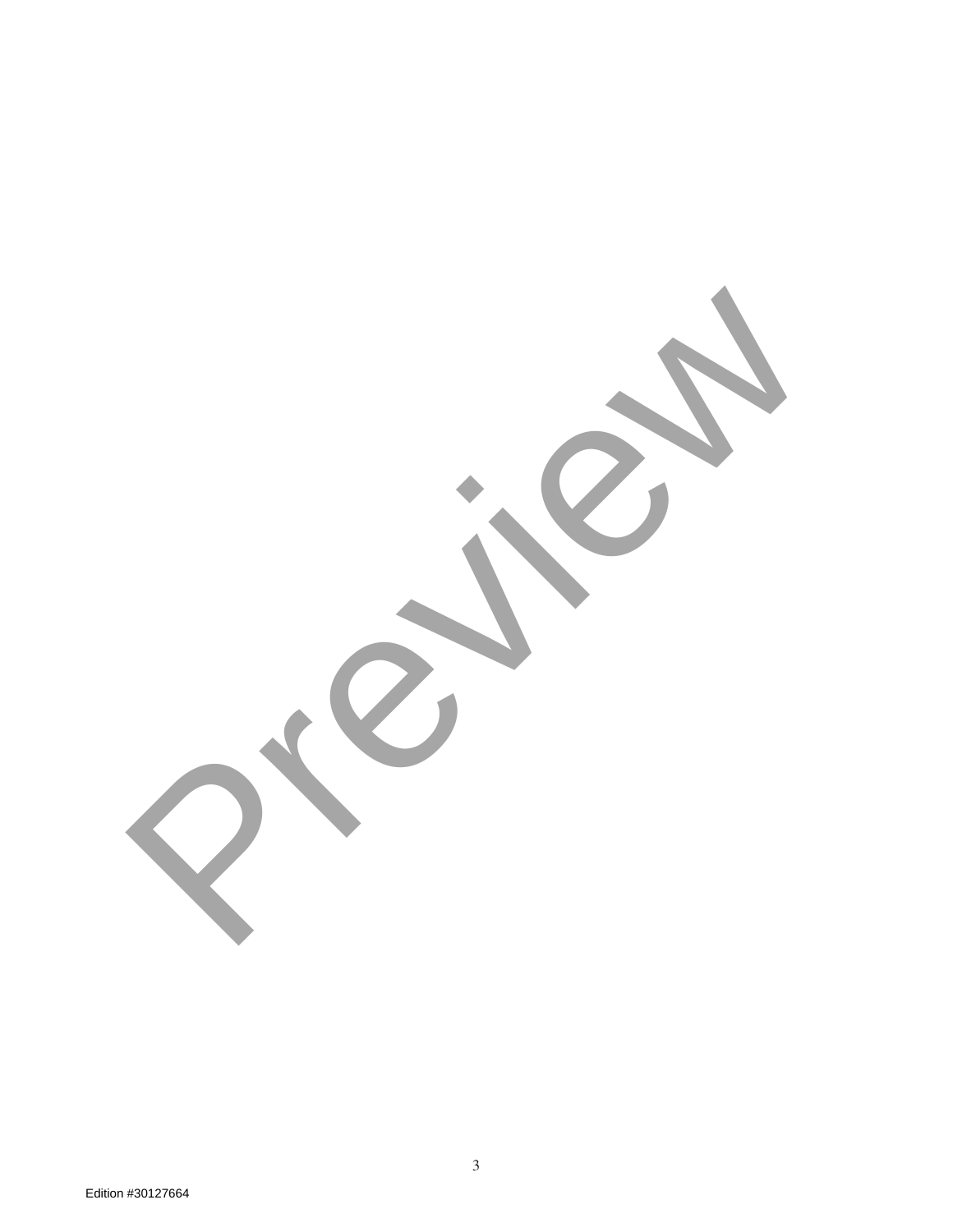**Living Streams** *(Song for the Sprinkling Rite)*

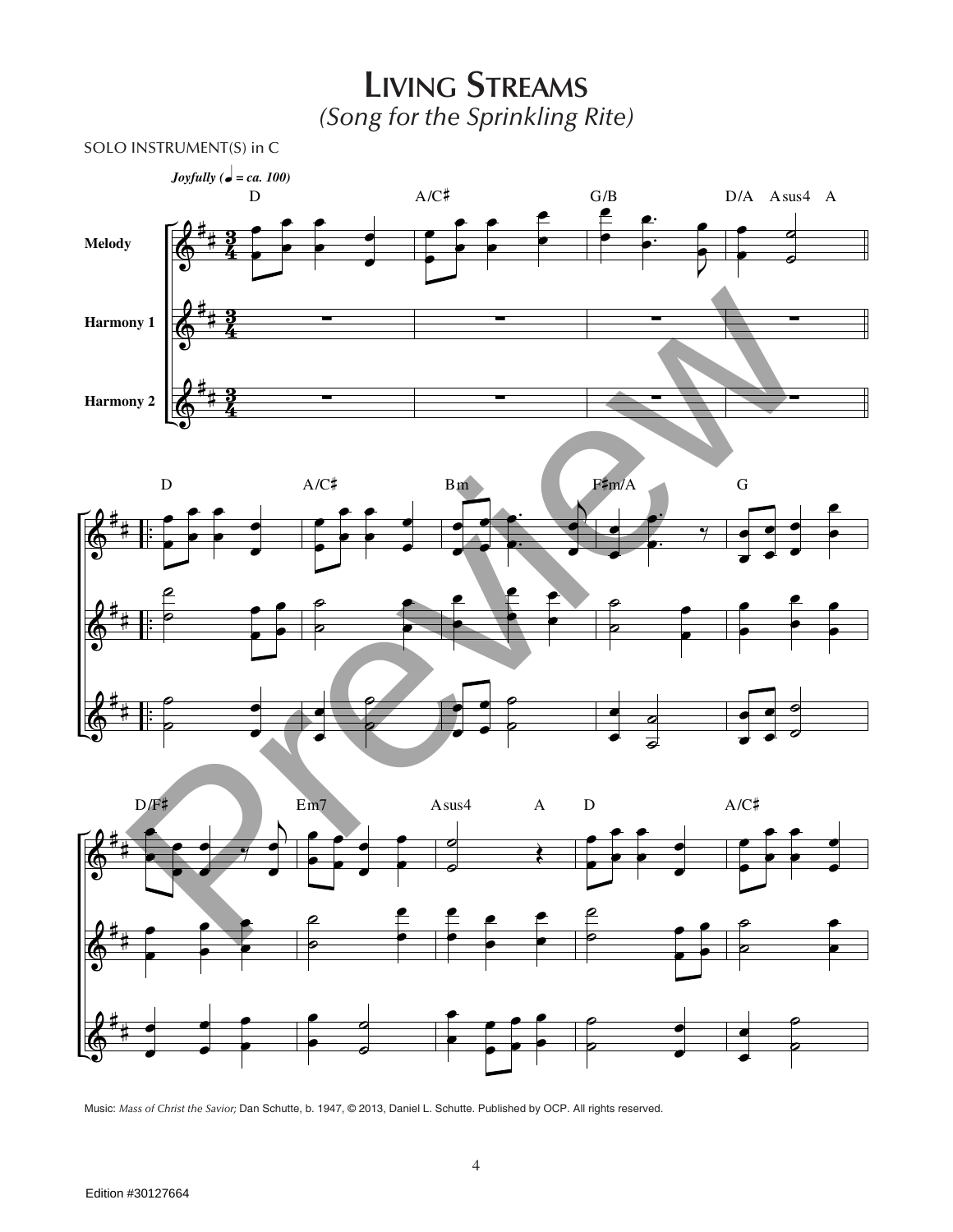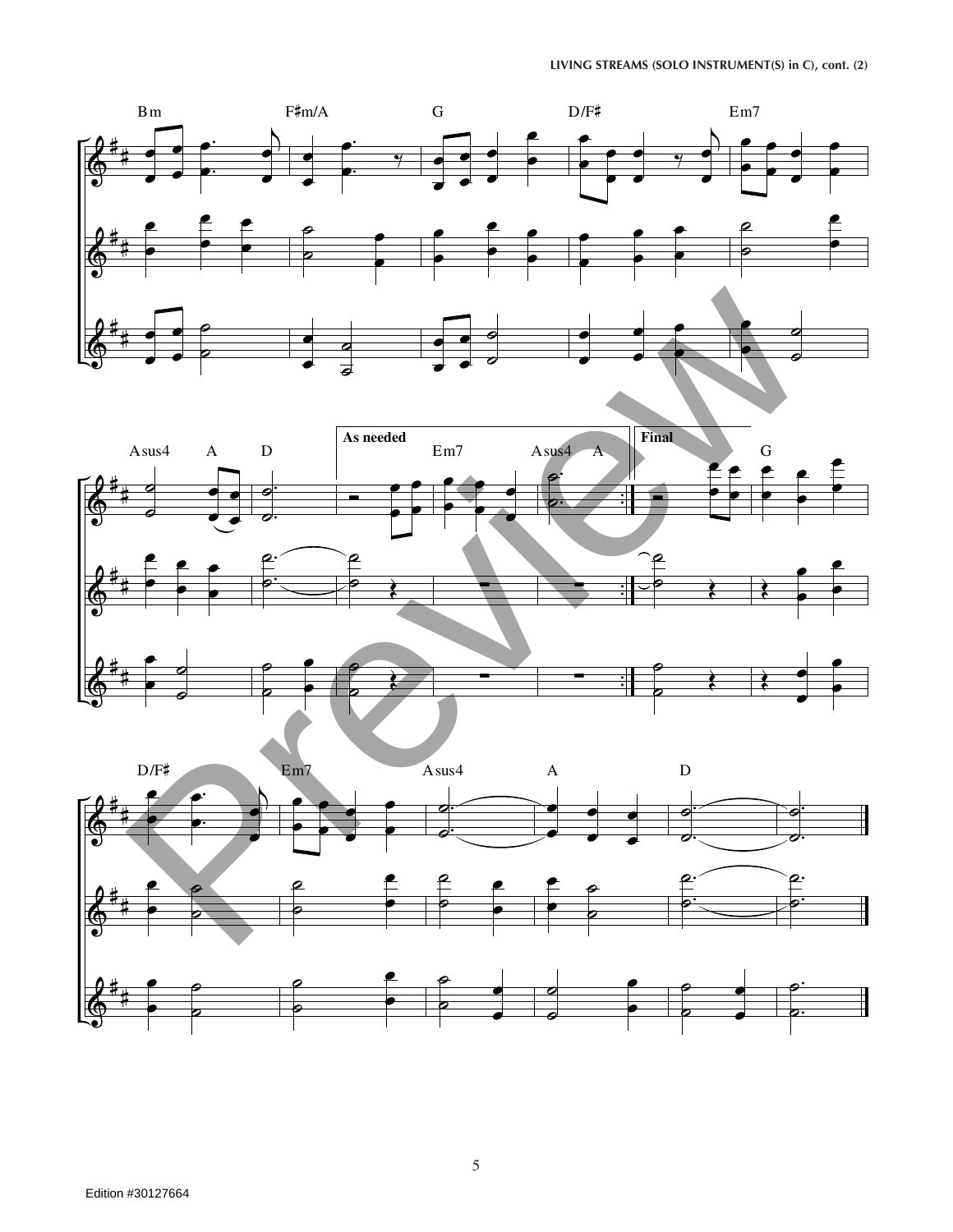**Living Streams** *(Song for the Sprinkling Rite)*

SOLO INSTRUMENT(S) in Bb

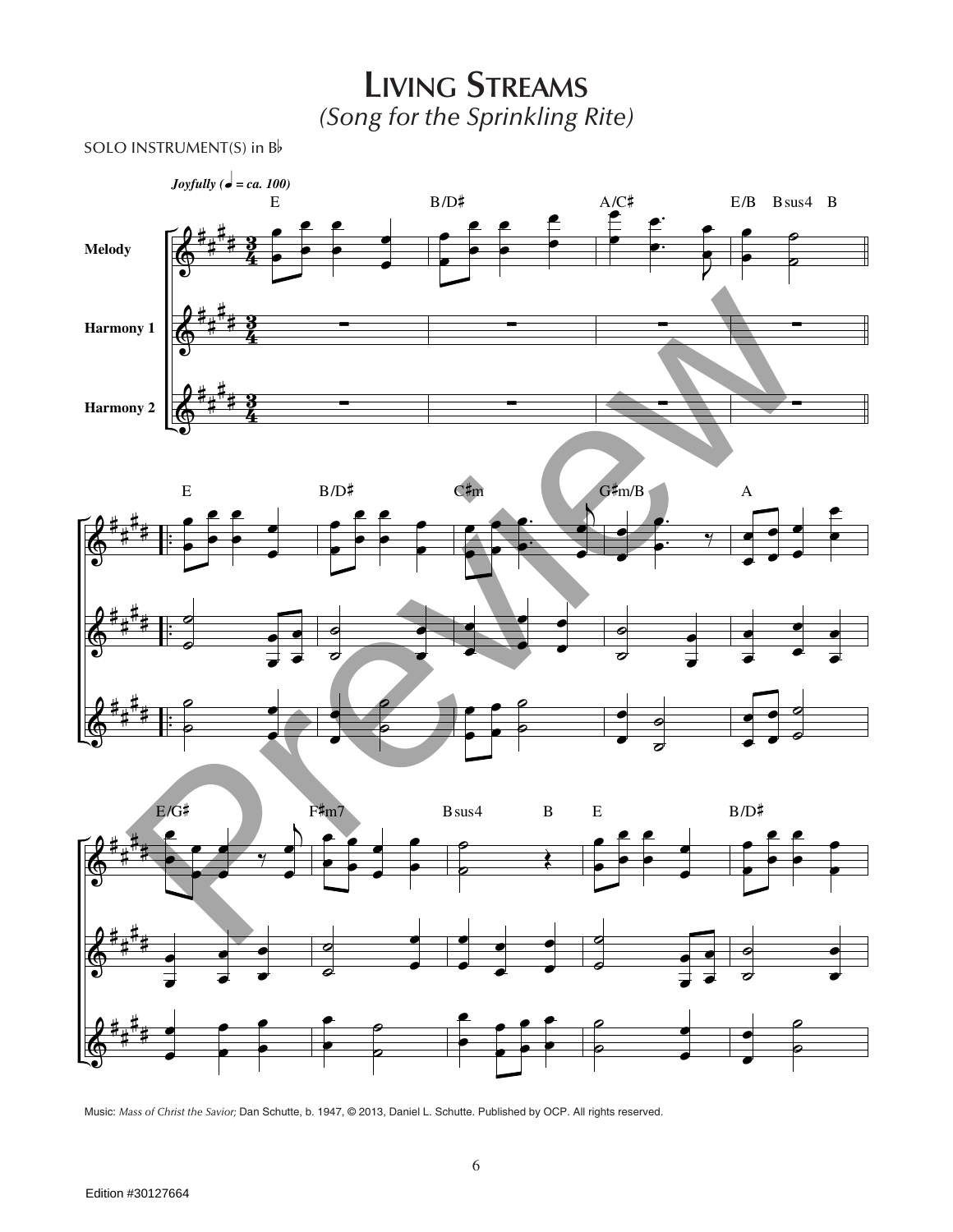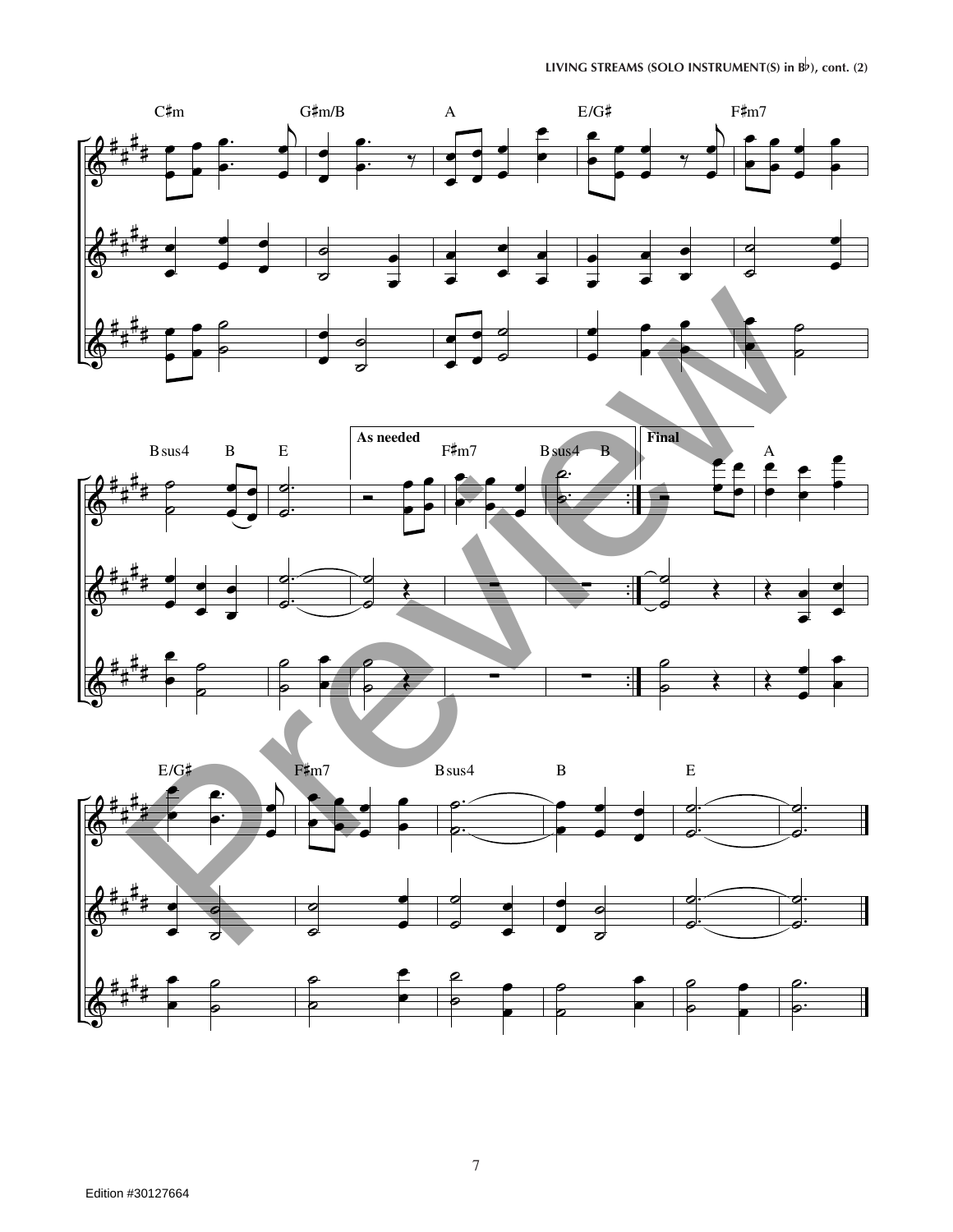# **Penitential Act with Invocations**

SOLO INSTRUMENT(S) in C

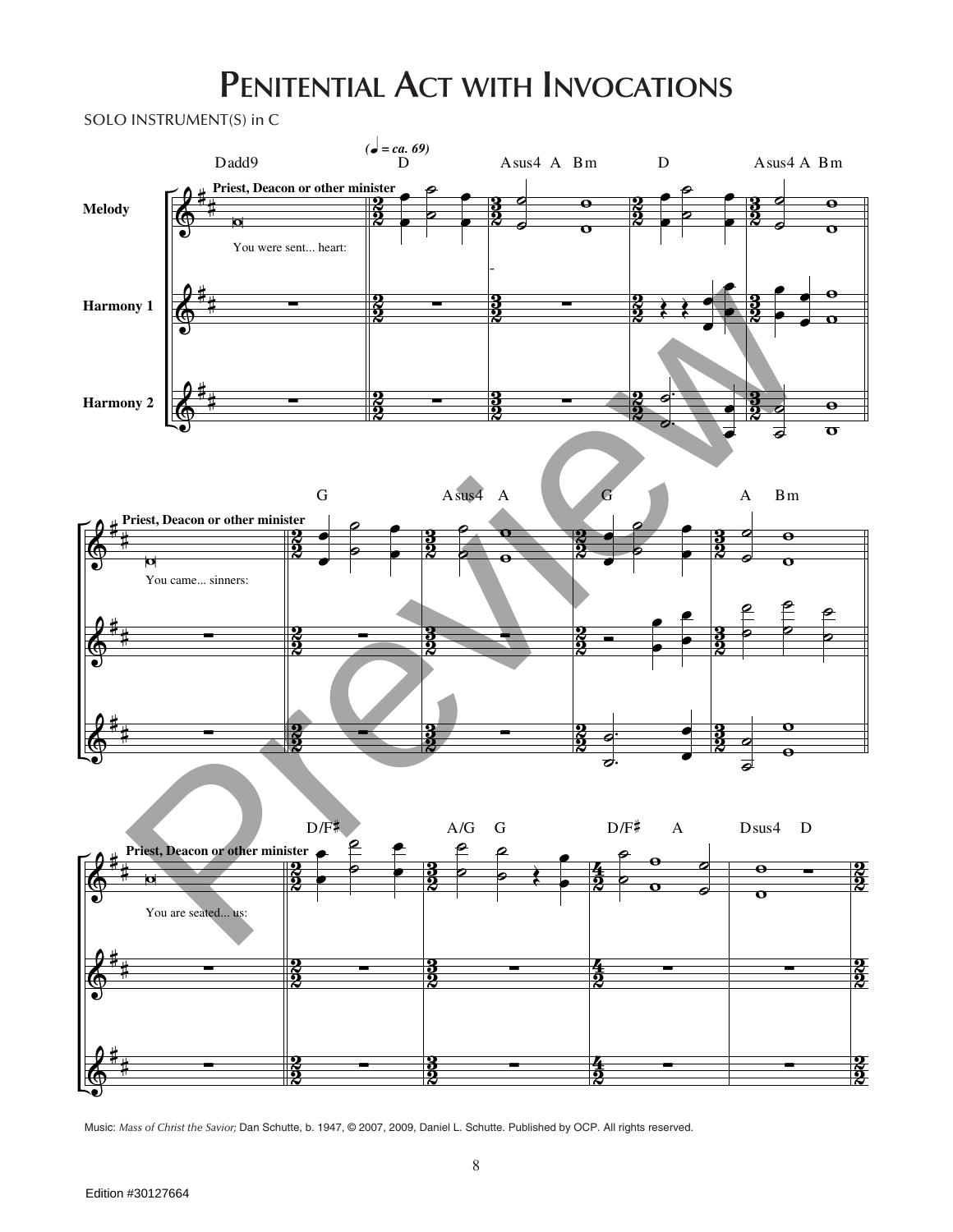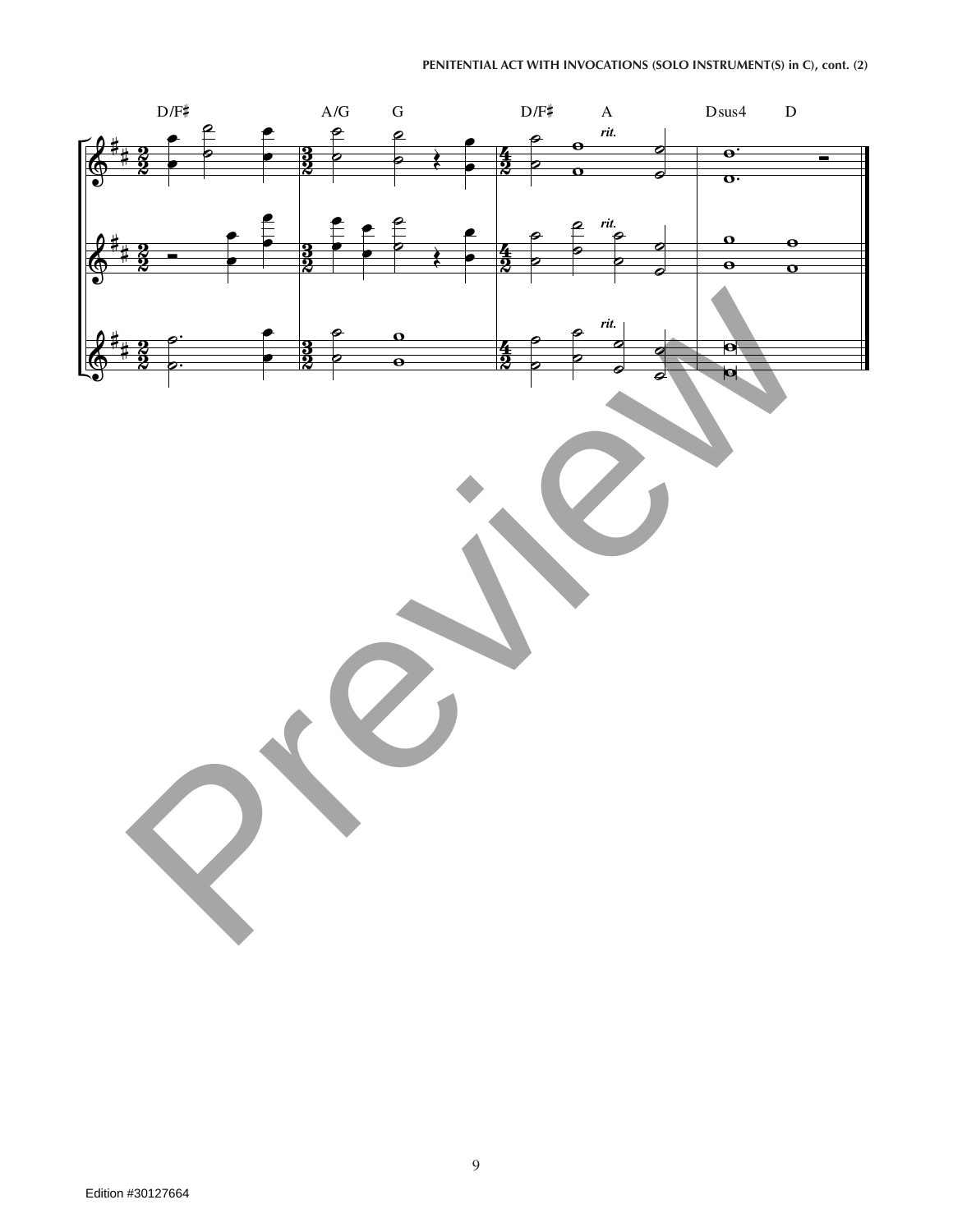# **Penitential Act with Invocations**

SOLO INSTRUMENT(S) in Bb  $\Phi$  $\pmb{\phi}$  $\pmb{\phi}$ # # # # 2 **Priest, Deacon or other minister** œ # # # # # # # #  $\frac{2}{2}$  $\frac{2}{3}$ <u>ջ</u>  $\frac{8}{2}$ <u>ջ</u>  $\frac{3}{2}$ <u><br>ខ្ពុំ</u>  $\frac{3}{2}$ <u><br>ខ្ពុំ</u>  $\frac{3}{2}$ <u>ន្ត</u>  $\frac{2}{2}$ <u>እ</u>  $\frac{2}{3}$ <u>ջ</u>  $\frac{8}{2}$ <u>እ</u>  $\frac{3}{2}$ <u>អ្ន</u>  $\frac{3}{2}$ <u>អ្ន</u> 3<br>2<br>2 <u><br>អ្វី</u> **Melody Harmony 1 Harmony 2** á You were sent... heart: ∑ ∑ Eadd9 œ  $\overline{e}$  $\overline{\bullet}$ œ œ ∑ ∑ E  $\overrightarrow{e} = ca. 69$  $\overline{a}$  $\overline{\bullet}$  $\overline{\mathbf{o}}$  $\overline{\bullet}$ ∑ ∑ Bsus4 B C#m œ œ  $\epsilon$  $\overline{\bullet}$ œ œ  $\overrightarrow{a}$ œ œ œ . .  $\overline{\bullet}$  $\overline{\phantom{0}}$ œ œ E  $\overline{e}$ ˙  $\overline{\mathbf{o}}$  $\overline{\bullet}$ œ œ œ œ  $\overline{\mathbf{o}}$  $\overline{\bullet}$  $\bullet$  $\overline{\bullet}$  $\overline{\mathbf{o}}$  $\ddot{\mathbf{e}}$ Bsus4 B C#m  $\Phi$  $\Phi$  $\pmb{\phi}$ # # # # 2 **Priest, Deacon or other minister** # # # # # # # #  $\frac{2}{2}$  $\frac{2}{3}$ <u>እ</u>  $\frac{2}{2}$ <u>እ</u>  $\frac{3}{2}$ <u><br>ខ្លួ</u>  $\frac{3}{2}$ <u>អ្ន</u> <u>วี</u><br>2 <u><br>ខ្លួ</u>  $\frac{2}{2}$ <u>አ</u>  $\frac{2}{3}$ <u>እ</u>  $\frac{2}{2}$ <u>ջ</u>  $\frac{3}{2}$ <u>ន្ត</u>  $\frac{3}{2}$ <u><br>ខ្ពុំ</u>  $\frac{3}{2}$ <u>ន្ត</u> á You came... sinners: ∑ ∑ œ œ  $\overline{e}$ ˙ œ œ ∑ ∑ A ˙  $\bullet$  $\bullet$ w ∑ ∑ Bsus4 B œ œ ˙  $\overline{\phantom{0}}$ œ œ  $\frac{1}{\sqrt{2}}$ œ œ œ . .  $\overline{\bullet}$  $\overline{\bullet}$ œ œ A  $\overline{P}$ ˙ w  $\overline{\bullet}$  $\overline{P}$ ˙  $\overline{a}$ ˙  $\overline{a}$ ˙  $\overline{\bullet}$  $\overline{\bullet}$  $\bullet$ w B C# m  $\Phi$  $\Phi$  $\pmb{\phi}$ # # Priest, Deacon or other minister<br> **2** # # # # # # # #  $\frac{2}{2}$  $\rm \ddot{8}$ <u>እ</u>  $\frac{2}{2}$ <u>ջ</u>  $\frac{3}{2}$ <u><br>ខ្លួ</u>  $\frac{3}{2}$ <u><br>ខ្ពុំ</u> <u>วี</u><br>2 <u><br>ខ្ពុំ</u>  $\frac{4}{2}$ <u>ر</u>  $\frac{4}{2}$ <u>。</u>  $\frac{4}{2}$ <u>ر</u>  $\frac{2}{2}$ <u>እ</u>  $\rm \ddot{8}$ <u>እ</u>  $\frac{2}{2}$ <u>ջ</u> á You are seated... us: ∑ ∑ **Priest, Deacon or other minister** œ  $\overline{e}$  $\overline{\bullet}$ œ œ ∑ ∑ E/G#  $\begin{matrix} \mathsf{B}/\mathsf{A} & \mathsf{A} \\ \mathsf{P} & \mathsf{P} \end{matrix}$ ˙  $\mathbf{A}$  $\overrightarrow{c}$ œ œ ∑ ∑  $\overline{\phantom{a}}$ ˙  $\overline{\mathbf{o}}$  $\overline{\mathbf{e}}$  $\overline{e}$  $\overline{\bullet}$ ∑ ∑ E/G# B w  $\frac{0}{\Theta}$ ∑ ∑ esus 2  $\frac{1}{2}$ <br>  $\frac{1}{2}$ <br>  $\frac{1}{2}$ <br>  $\frac{1}{2}$ <br>  $\frac{1}{2}$ <br>  $\frac{1}{2}$ <br>  $\frac{1}{2}$ <br>  $\frac{1}{2}$ <br>  $\frac{1}{2}$ <br>  $\frac{1}{2}$ <br>  $\frac{1}{2}$ <br>  $\frac{1}{2}$ <br>  $\frac{1}{2}$ <br>  $\frac{1}{2}$ <br>  $\frac{1}{2}$ <br>  $\frac{1}{2}$ <br>  $\frac{1}{2}$ <br>  $\frac{1}{2}$ <br>  $\frac{1}{2}$ <br>  $\frac{1$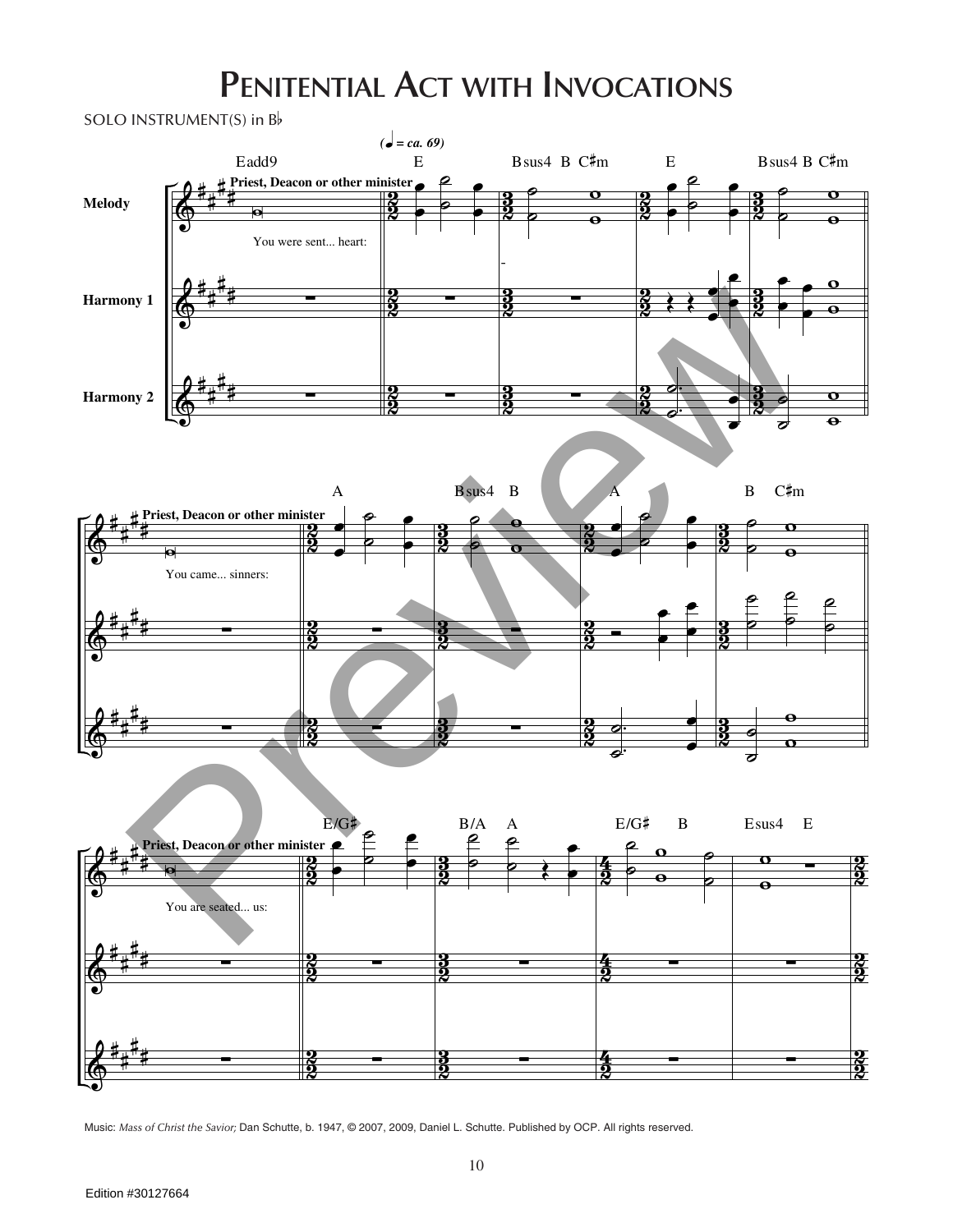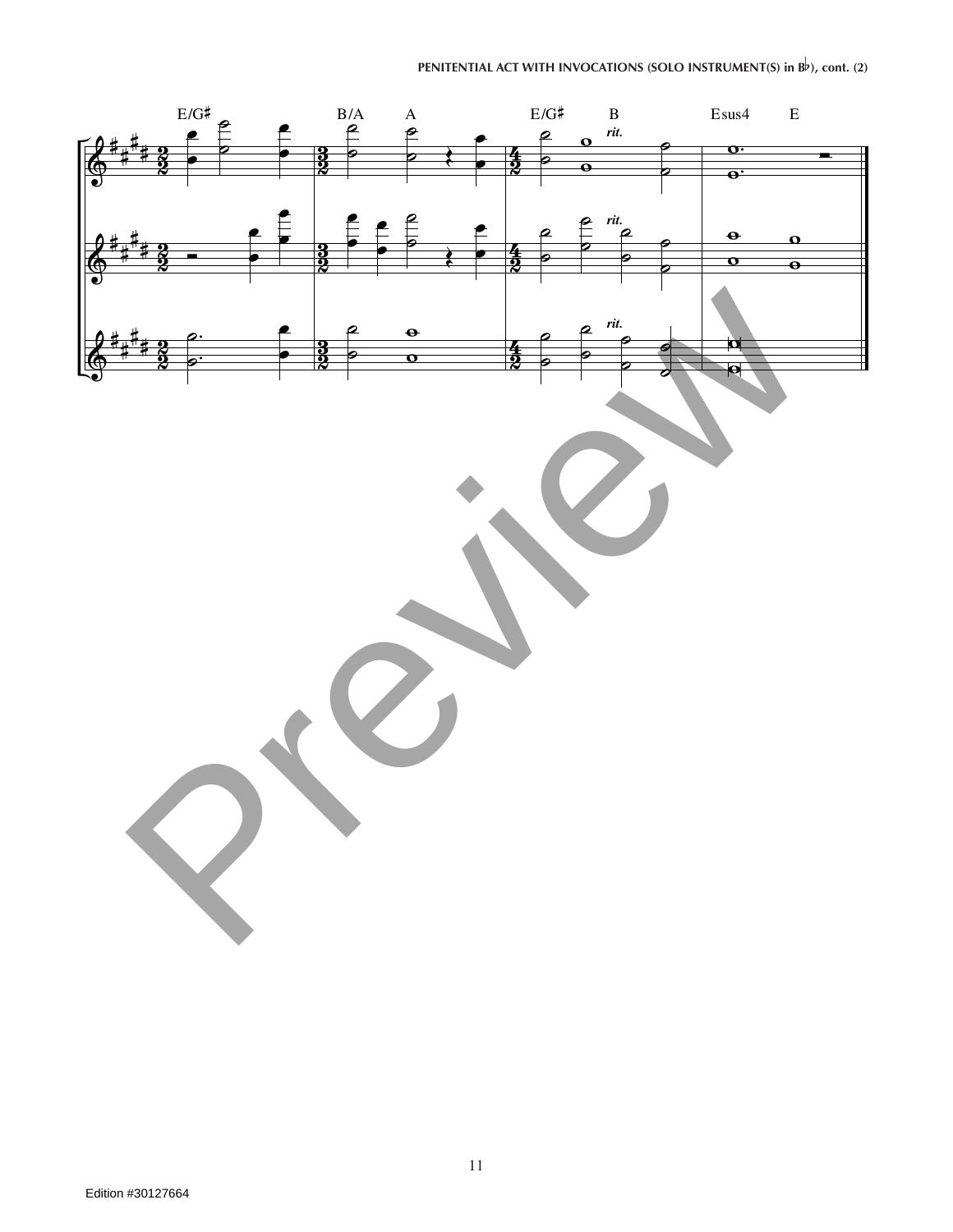### **Lord, Have Mercy/ Kyrie, Eleison**





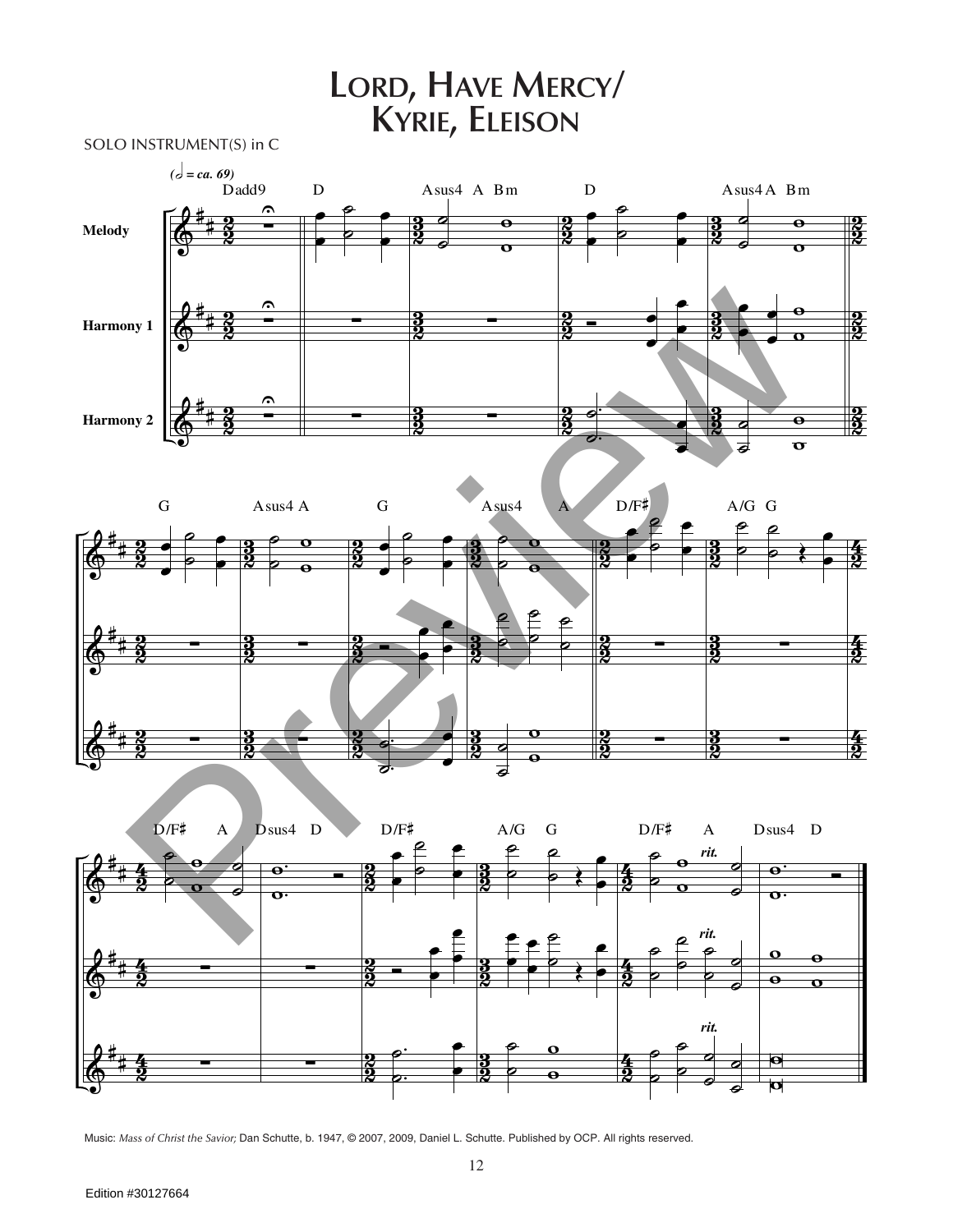### **Lord, Have Mercy/ Kyrie, Eleison**

SOLO INSTRUMENT(S) in Bb





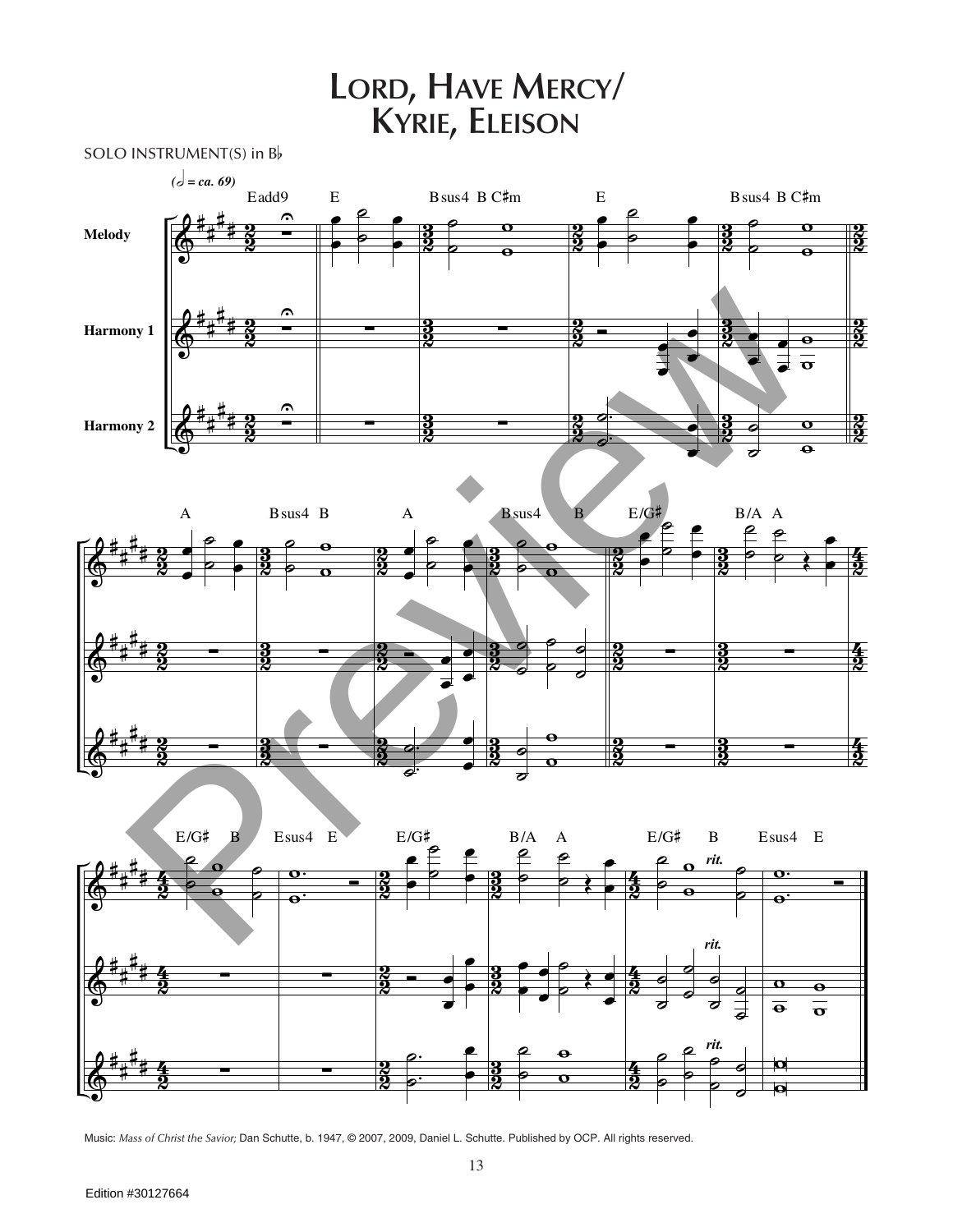### **Kyrie, Eleison/Lord, Have Mercy** *(Traditional Litany Form)*

SOLO INSTRUMENT(S) in C





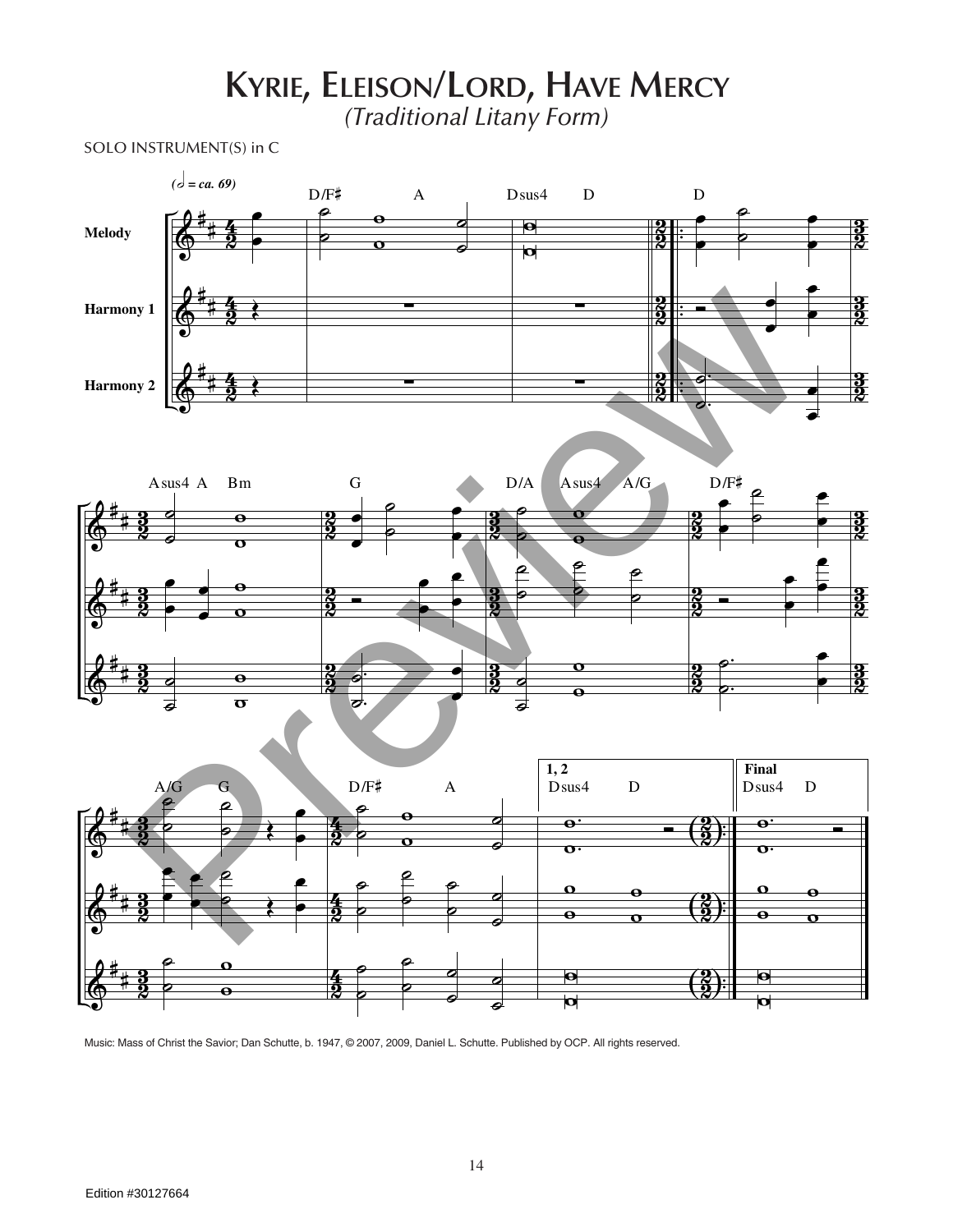### **Kyrie, Eleison/Lord, Have Mercy** *(Traditional Litany Form)*

SOLO INSTRUMENT(S) in Bb





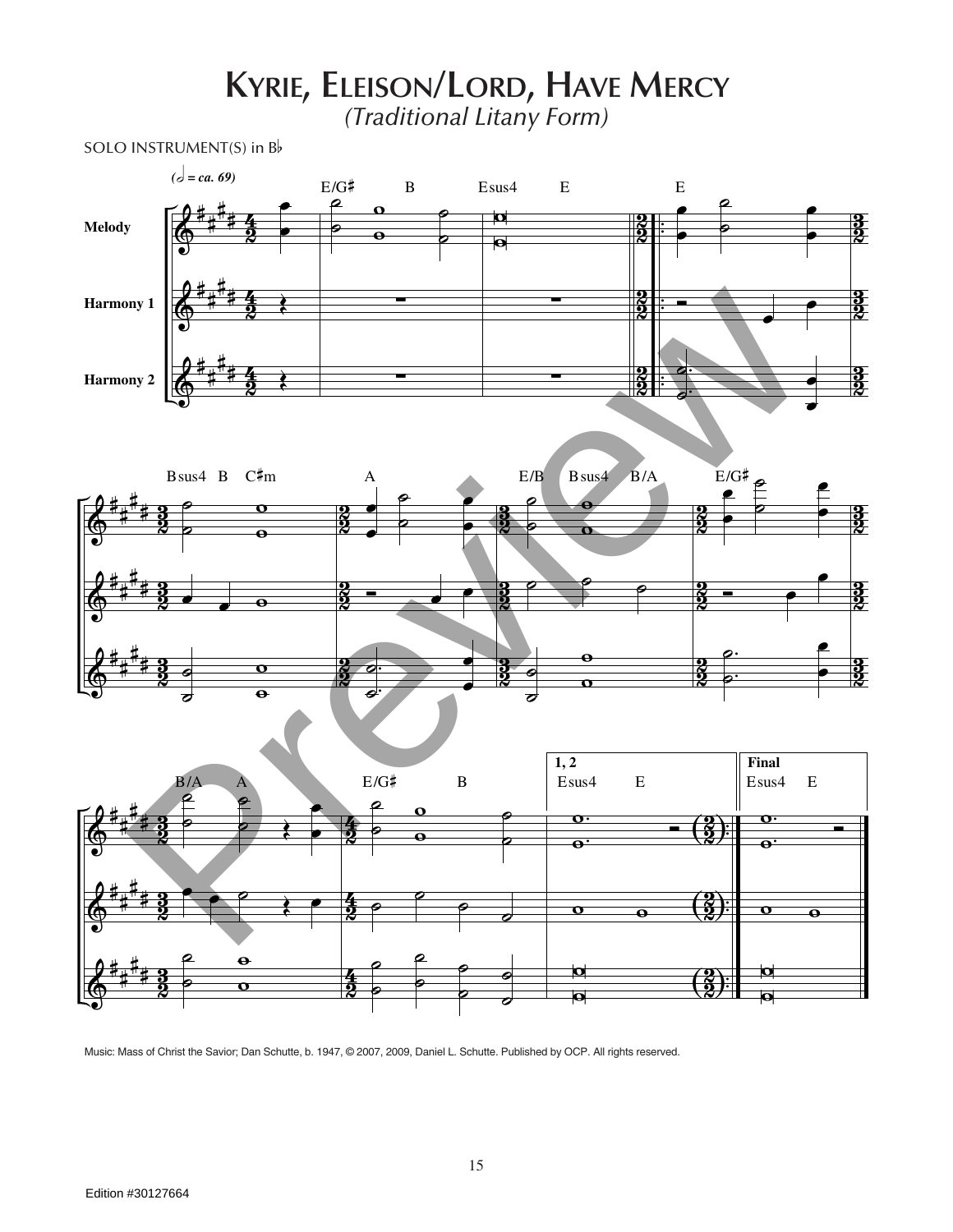## **Glory to God**

### SOLO INSTRUMENT(S) in C







Music: *Mass of Christ the Savior;* Dan Schutte, b. 1947, © 2007, 2009, Daniel L. Schutte. Published by OCP. All rights reserved.

Edition #30127664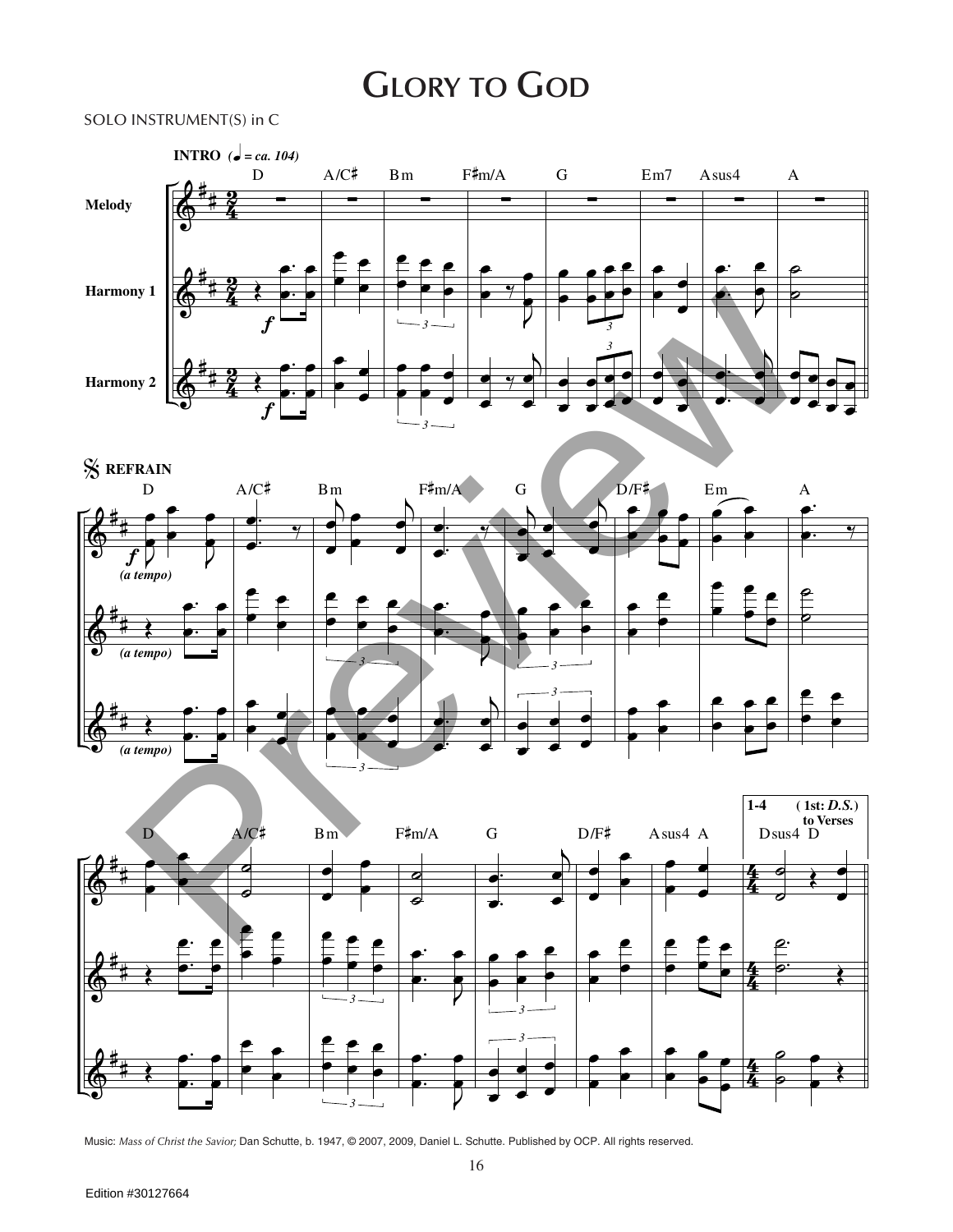



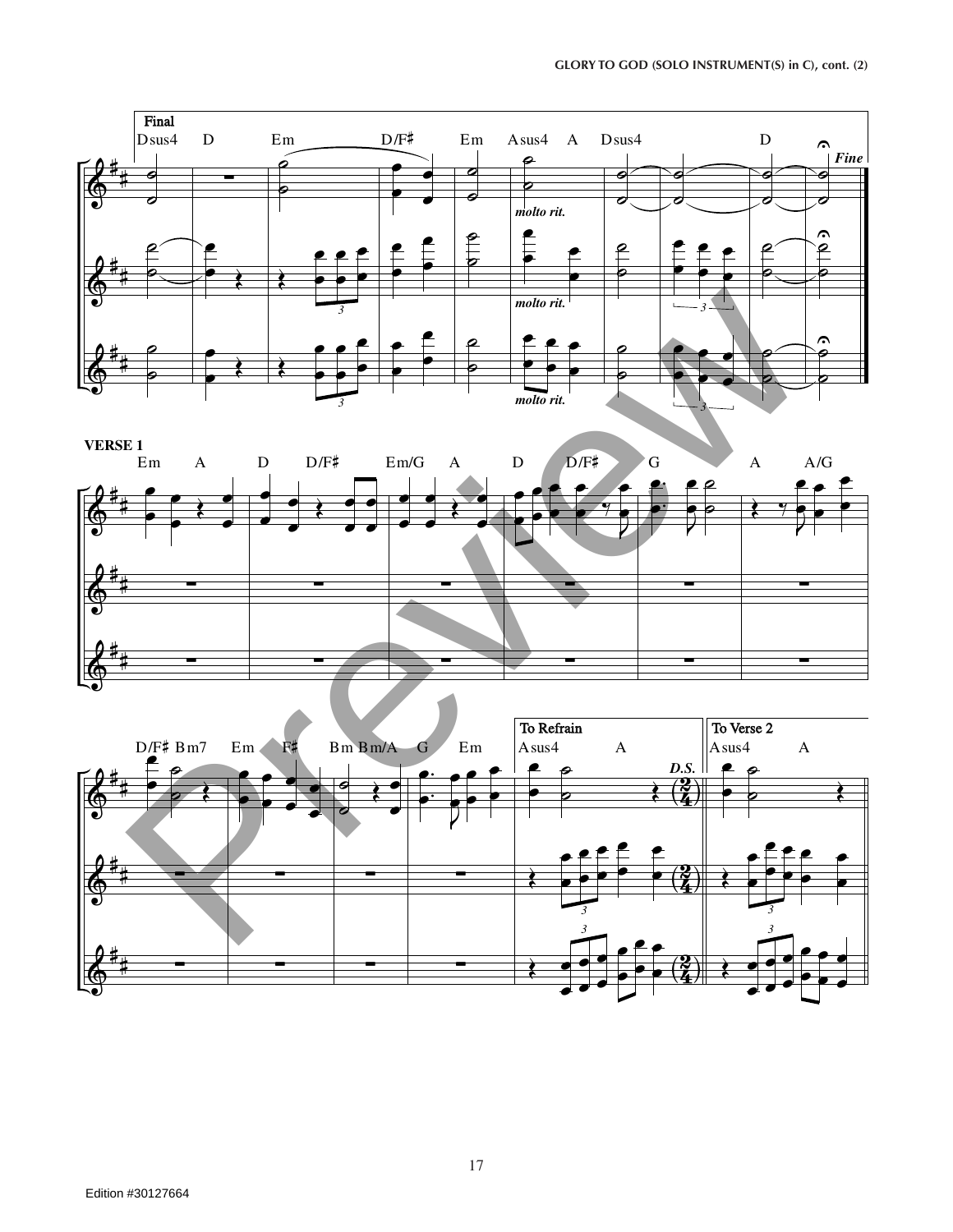#### **GLORY TO GOD (SOLO INSTRUMENT(S) in C), cont. (3)**

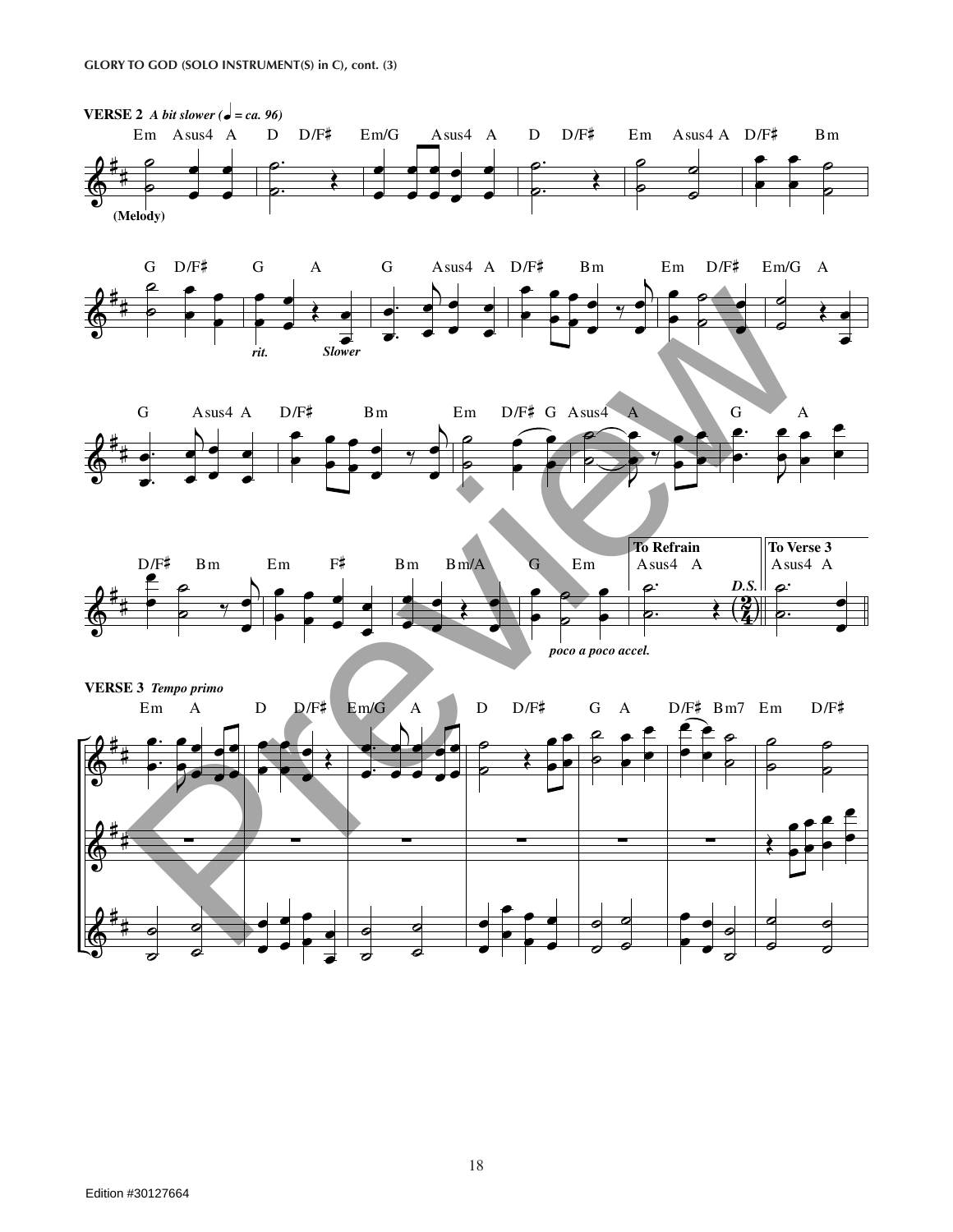

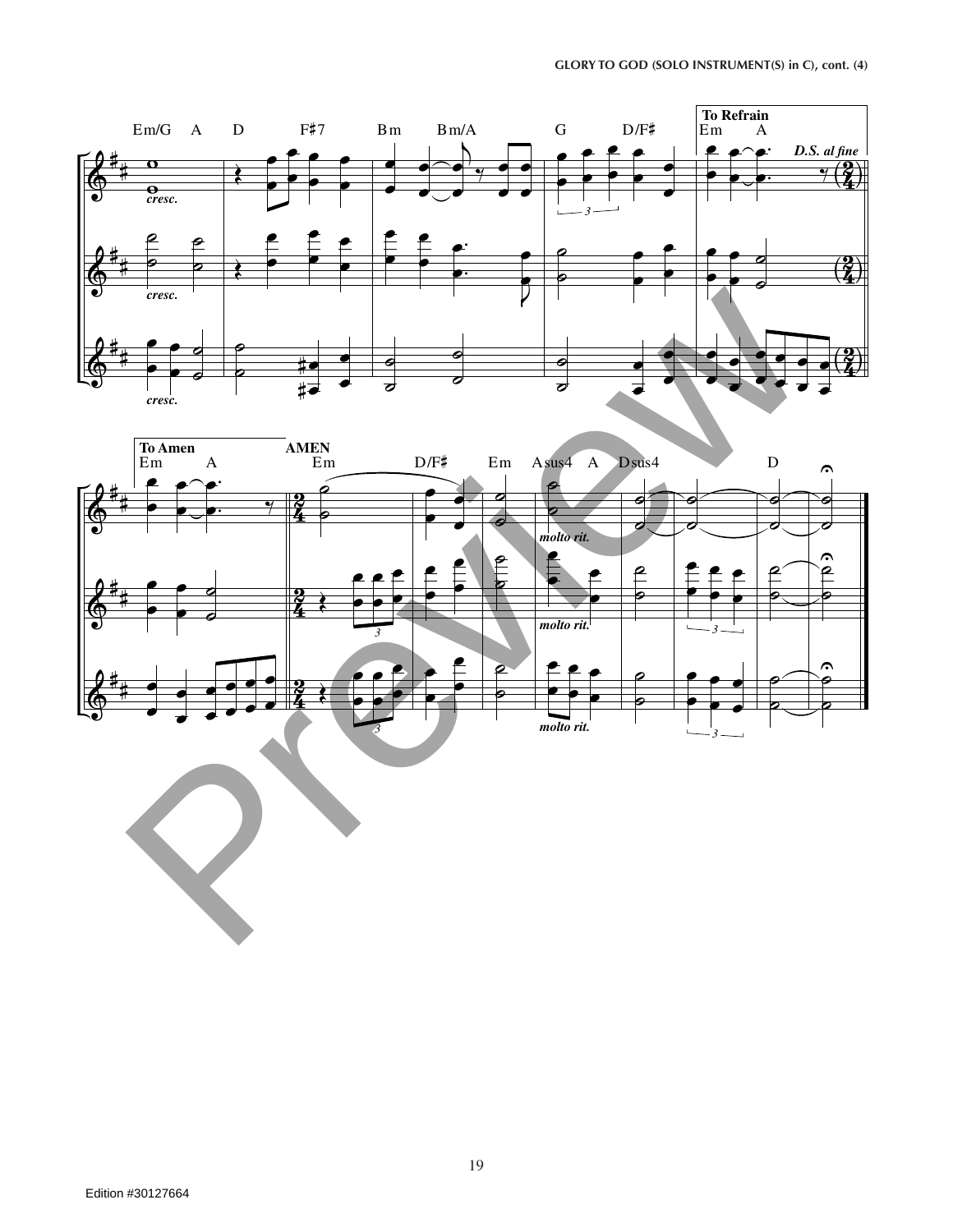### **Glory to God**

### SOLO INSTRUMENT(S) in Bb





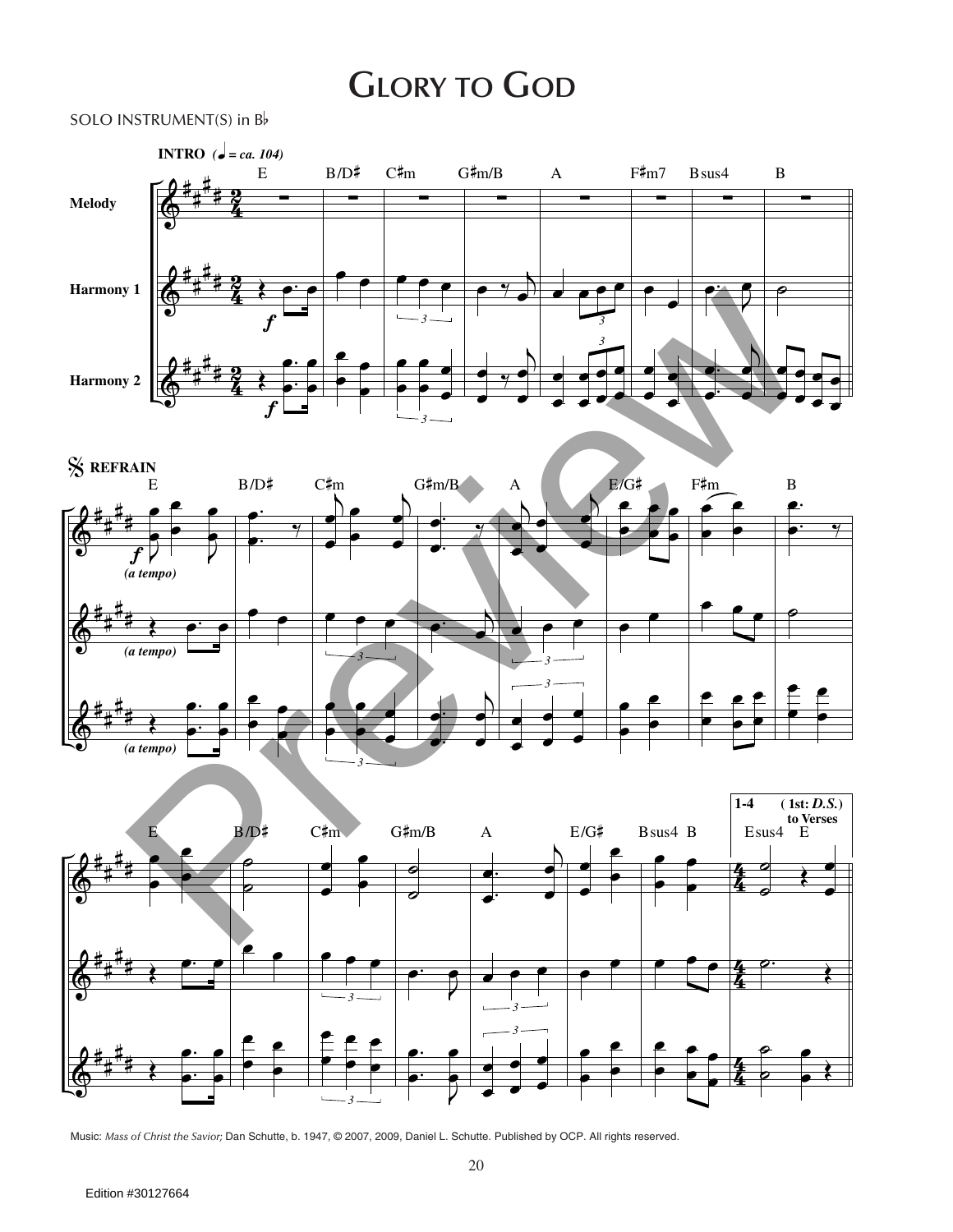



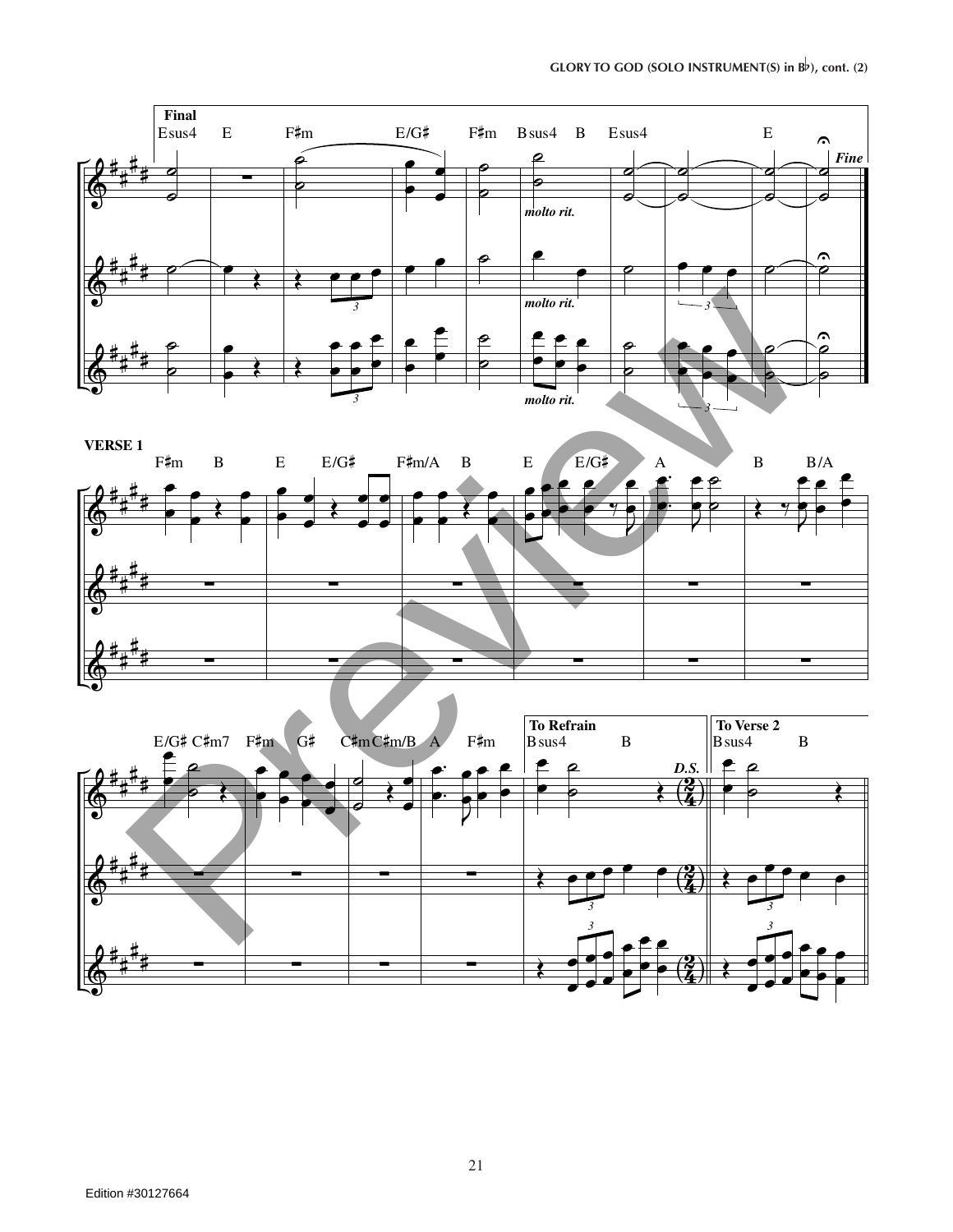#### **GLORY TO GOD (SOLO INSTRUMENT(S) in B<sub>b</sub>), cont. (3)**

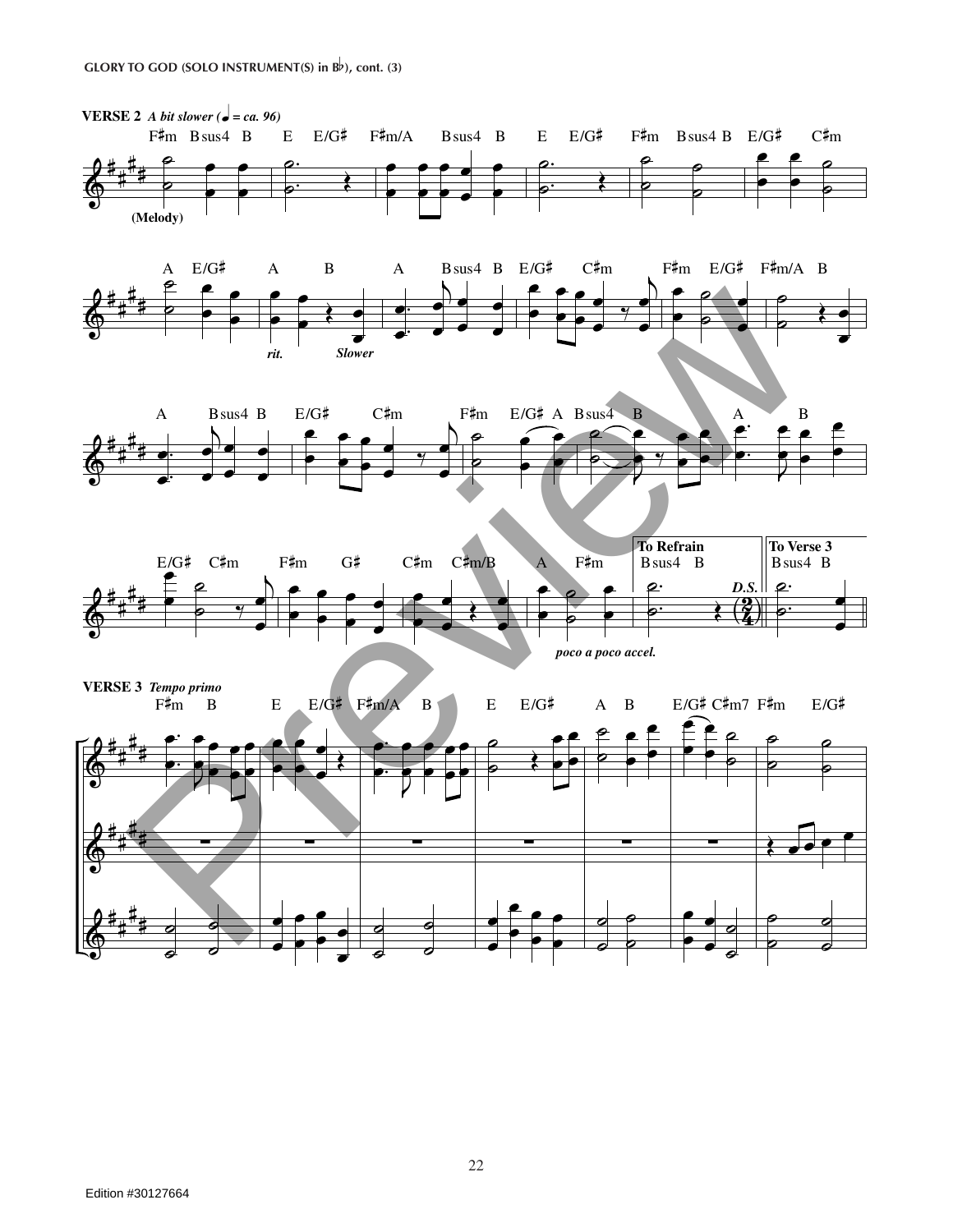

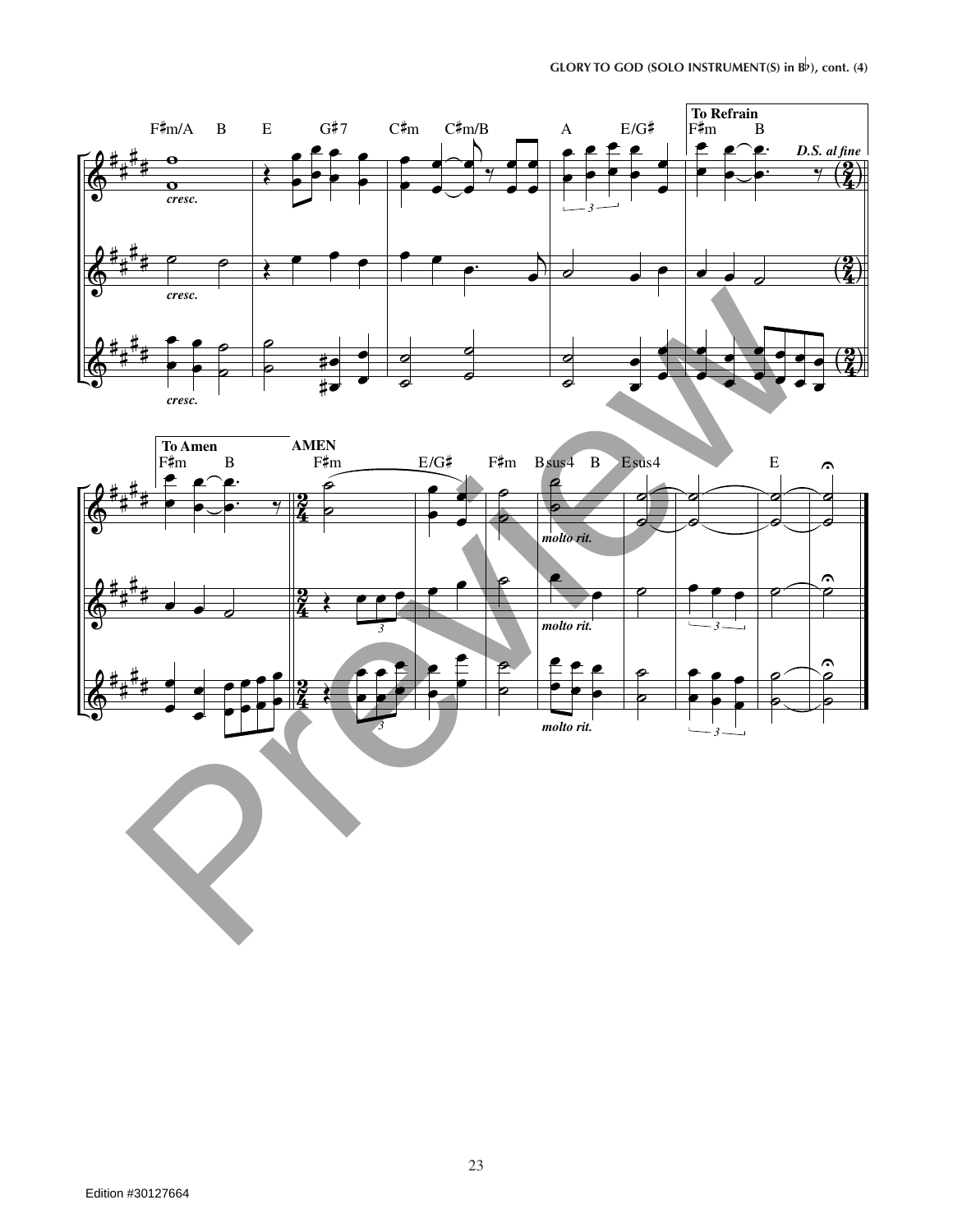# **Gospel Acclamation: Alleluia**

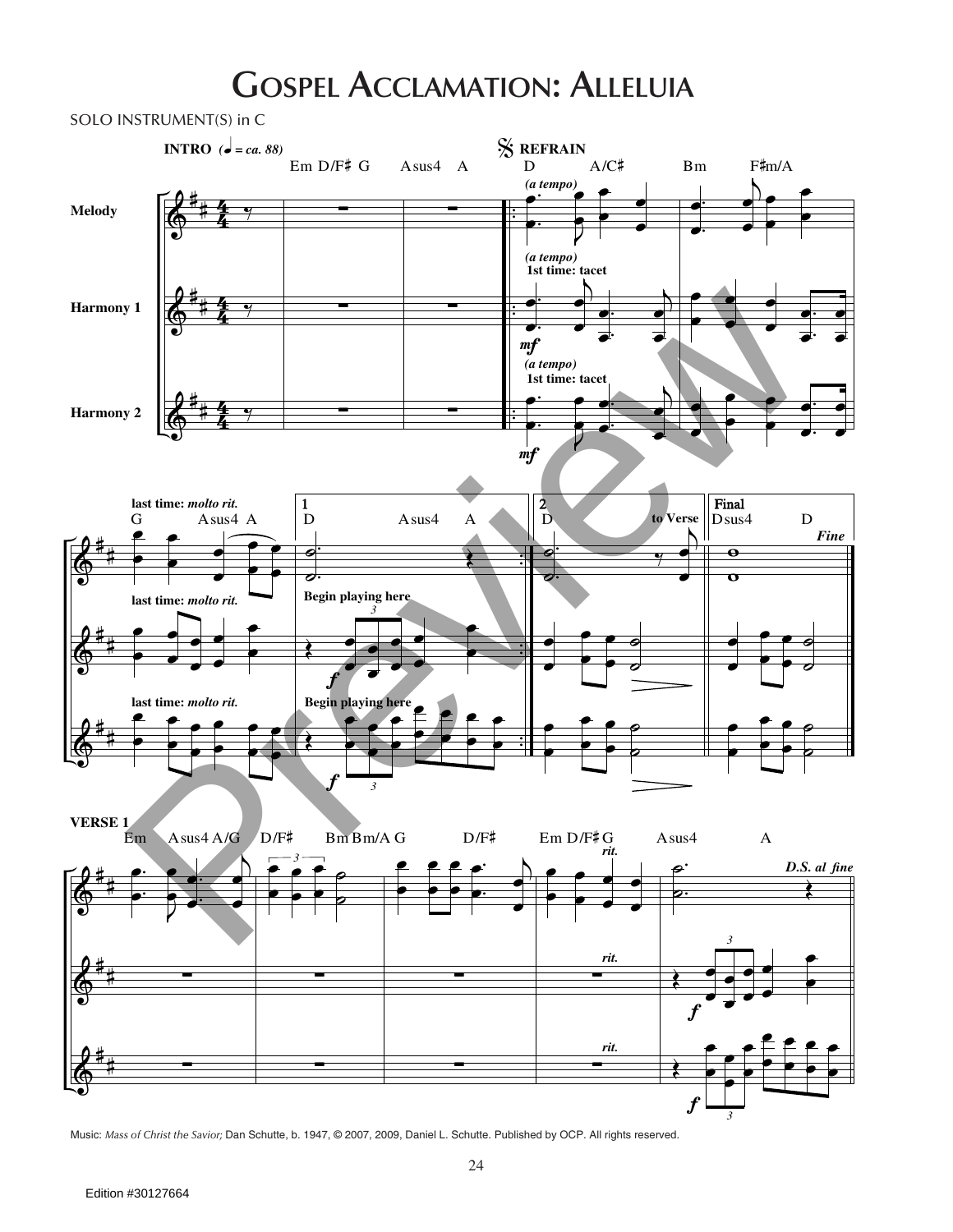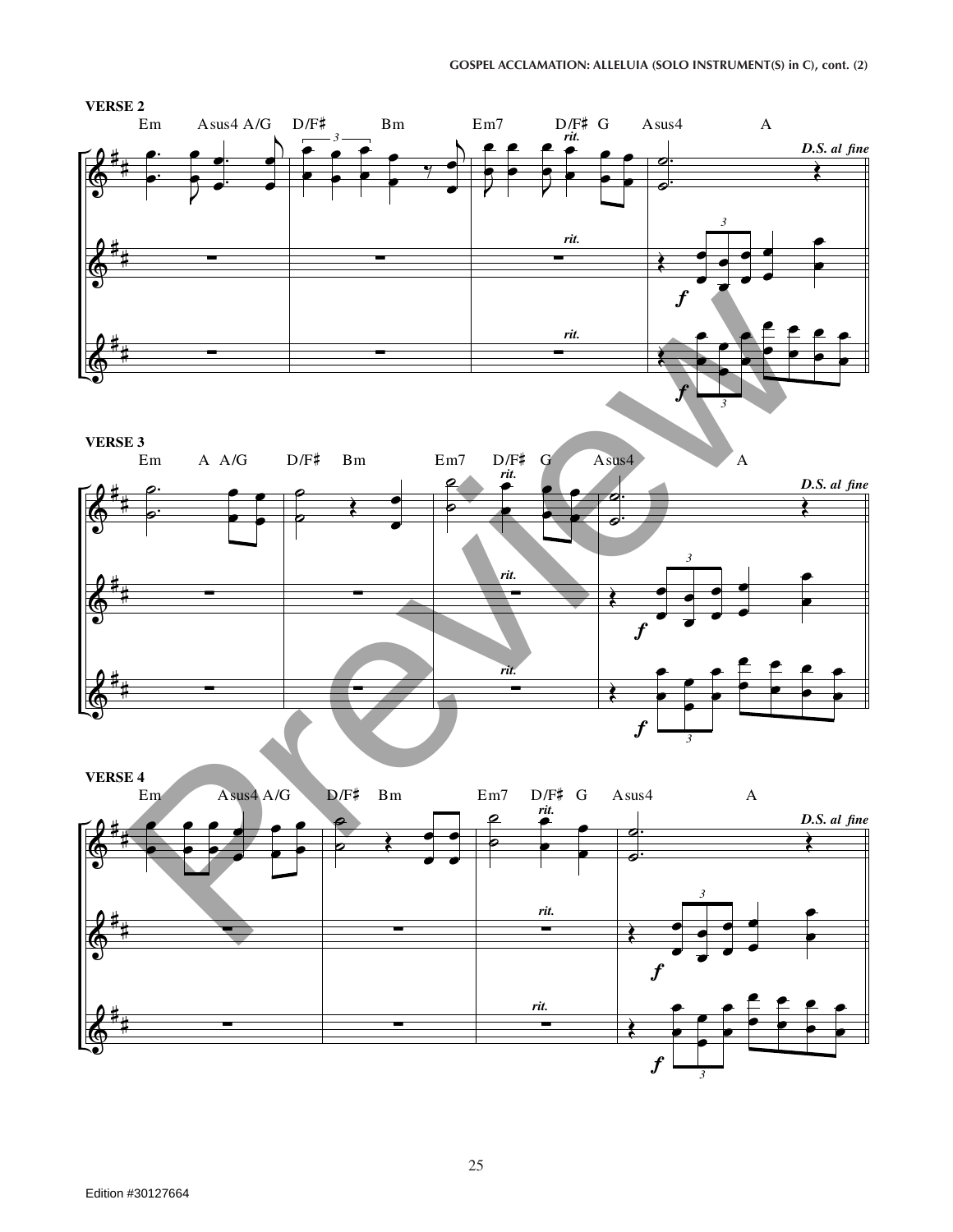### **Gospel Acclamation: Alleluia**

 $\pmb{\phi}$  $\Phi$  $\pmb{\phi}$ # # # # # # # # # # # #  $\frac{4}{4}$ 4  $rac{4}{4}$ 4 4<br>4 4 . . . . . . **Melody Harmony 1 Harmony 2** ‰ ‰ ‰ **INTRO**  $\overrightarrow{e}$  *= ca. 88*) ∑ ∑ ∑ F# m E/G# A ∑ ∑ ∑ Bsus4 B . . œ œ *(a tempo)*  $\ddot{\cdot}$ œ œ œ œ œ . . œ œ j **1st time: tacet** œ  $\begin{array}{c} \bullet \\ \bullet \\ \bullet \\ \bullet \end{array}$ . œ œ  $\overline{D}$ œ œ . . **e**<br>**e**<br>**e**<br>**e**<br>**e**  $\dddot{\hspace{1cm}}$ . œ  $\overline{b}$ œ œ  $E$  B/D#  $\frac{\%}{E}$  refrain<br>E B/D#  $\bar{m}$ f  $m<sub>f</sub>$ *(a tempo) (a tempo)* . . œ  $\cdot$  ) œ œ œ œ œ œ œ œ œ œ œ  $\begin{array}{c} \bullet \\ \bullet \\ \bullet \end{array}$ . œ œ œ œ œ œ œ œ œ  $\begin{array}{c} \bullet \\ \bullet \\ \bullet \end{array}$ . œ œ œ œ  $C\sharp m$ m G# m/B  $\Phi$  $\Phi$  $\Phi$ # # # # # # # # # # # # . . . . . . **e e f** œ œ œ œ œ œ œ œ **last time:** *molto rit.* œ œ œ œ œ œ œ œ last time: *molto rit.* œ œ œ œ œ œ œ œ œ œ A Bsus4 B **1** . .  $\bullet$  $\overline{\bullet}$ Œ  $\overline{a}$ œ œ œ œ œ œ œ œ œ *3* **Begin playing here** Œ œ œ œ œ œ œ œ œ œ œ œ œ œ œ *3*  $B$  sus 4 B f  $\boldsymbol{f}$ **Begin playing here 2** . .  $\overline{\bullet}$  $\bullet$ ‰ j **to Verse** œ œ œ œ œ œ œ œ  $\overline{\bullet}$  $\overline{\phantom{0}}$ œ œ œ œ œ œ  $\overline{a}$ ˙ E **Final** w  $\overline{\bullet}$ œ œ œ œ œ œ  $\bullet$  $\overline{\bullet}$ œ œ œ œ œ œ  $\epsilon$  $\overline{\bullet}$ Esus4 E *Fine*  $\Phi$  $\Phi$  $\Phi$ # # # # # # # # # # # # . . œ  $\overrightarrow{ }$ œ e ... . œ <sup>œ</sup> <sup>J</sup> œ œ ∑ ∑ F#m  $B$ sus $4 B/A$ **VERSE 1** œ œ œ œ œ œ  $\overline{e}$  $\overline{\bullet}$ *3* ∑ ∑  $E/G#$ m C#m/B A œ œ œ œ e<br>e . . œ œ  $\overline{b}$ œ œ ∑ ∑  $\rm E/G\ddagger$ œ œ œ œ rit<br>P œ œ œ ∑ ∑ F# m E/G# A *rit. rit. rit.* . . ˙  $\circ$   $\qquad$  $\begin{array}{c} \begin{array}{c} \bullet \\ \bullet \\ \bullet \end{array} \end{array}$ œ œ œ œ œ œ œ œ œ *3*  $\frac{1}{2}$ œ œ œ œ œ œ œ œ œ œ œ œ œ *3* B sus 4 B  $\boldsymbol{f}$  $\boldsymbol{f}$ *D.S. al fine* ony 1<br>  $\frac{1}{2}$ <br>  $\frac{1}{2}$ <br>  $\frac{1}{2}$ <br>  $\frac{1}{2}$ <br>  $\frac{1}{2}$ <br>  $\frac{1}{2}$ <br>  $\frac{1}{2}$ <br>  $\frac{1}{2}$ <br>  $\frac{1}{2}$ <br>  $\frac{1}{2}$ <br>  $\frac{1}{2}$ <br>  $\frac{1}{2}$ <br>  $\frac{1}{2}$ <br>  $\frac{1}{2}$ <br>  $\frac{1}{2}$ <br>  $\frac{1}{2}$ <br>  $\frac{1}{2}$ <br>  $\frac{1}{2}$ <br>  $\frac{1}{2}$ <br>  $\frac{1$ 

Music: *Mass of Christ the Savior;* Dan Schutte, b. 1947, © 2007, 2009, Daniel L. Schutte. Published by OCP. All rights reserved.

SOLO INSTRUMENT(S) in Bb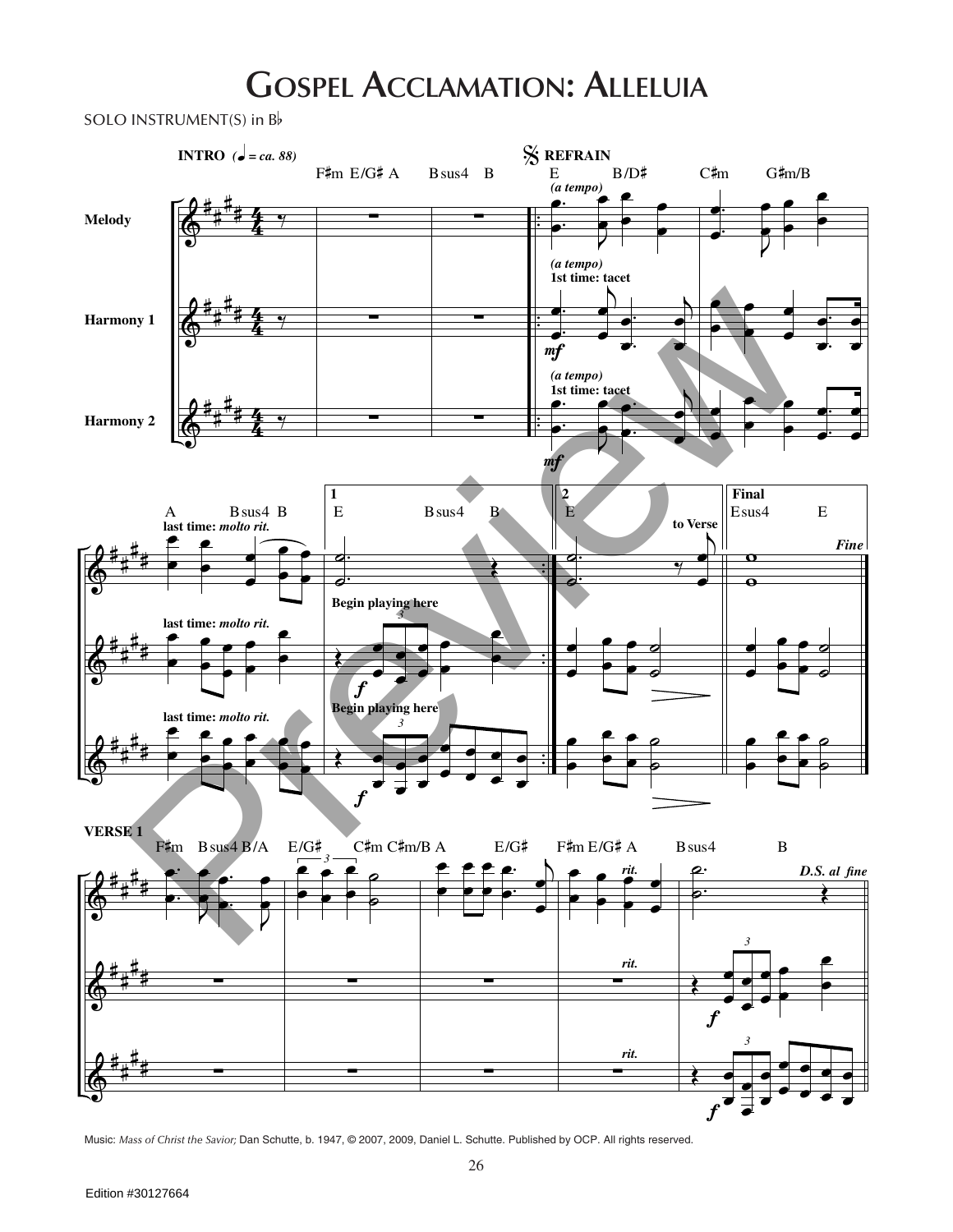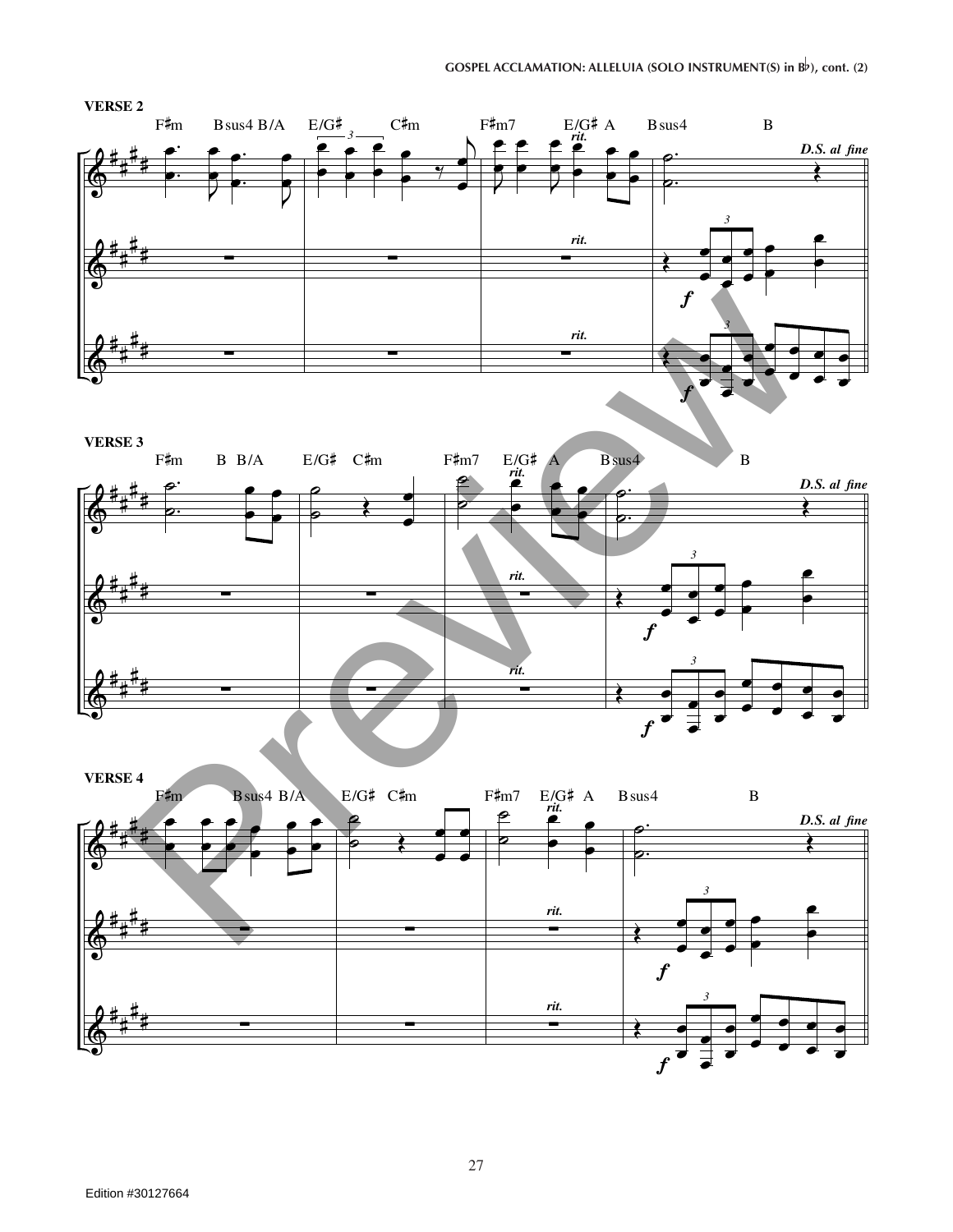# **Lenten Gospel Acclamation**

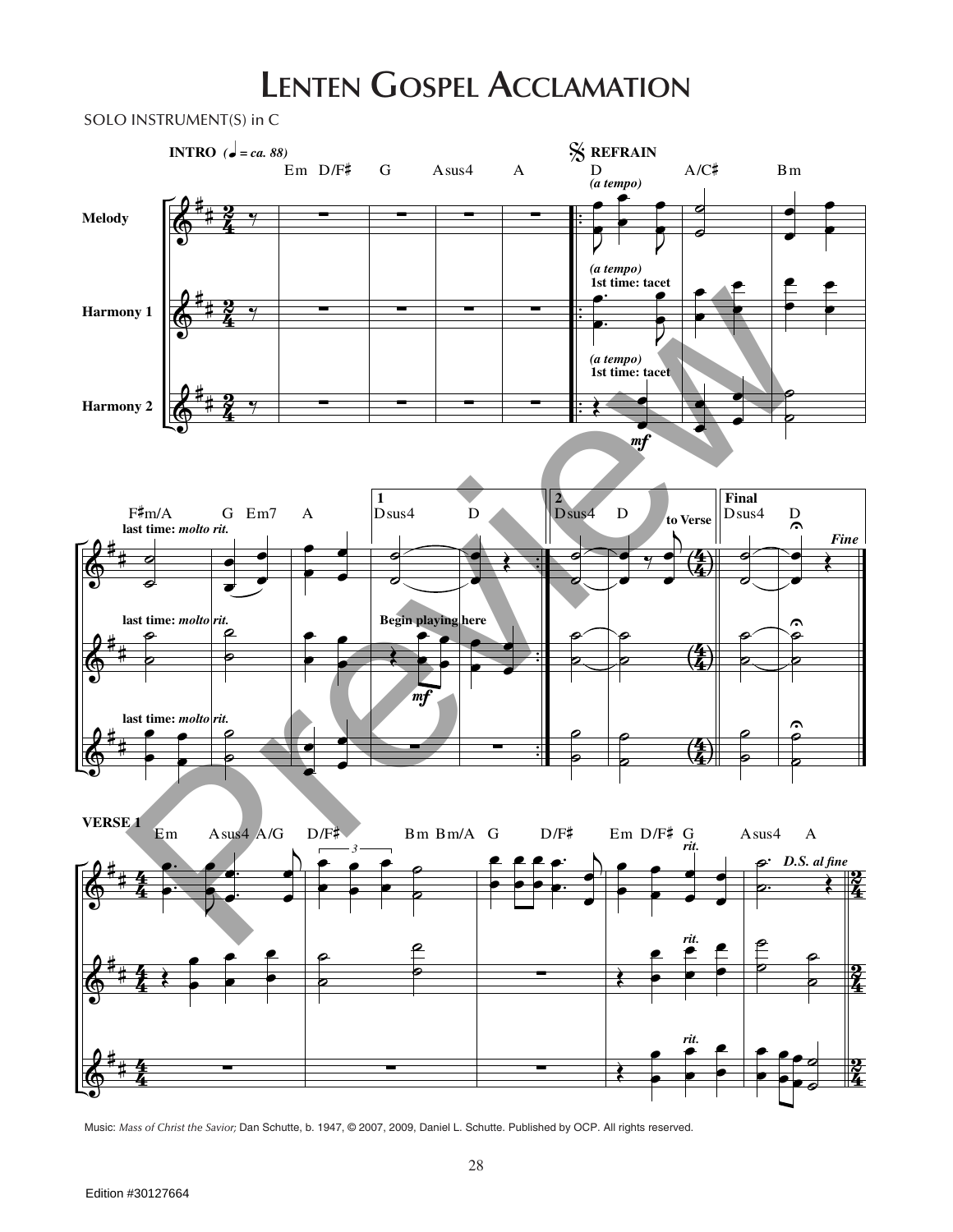



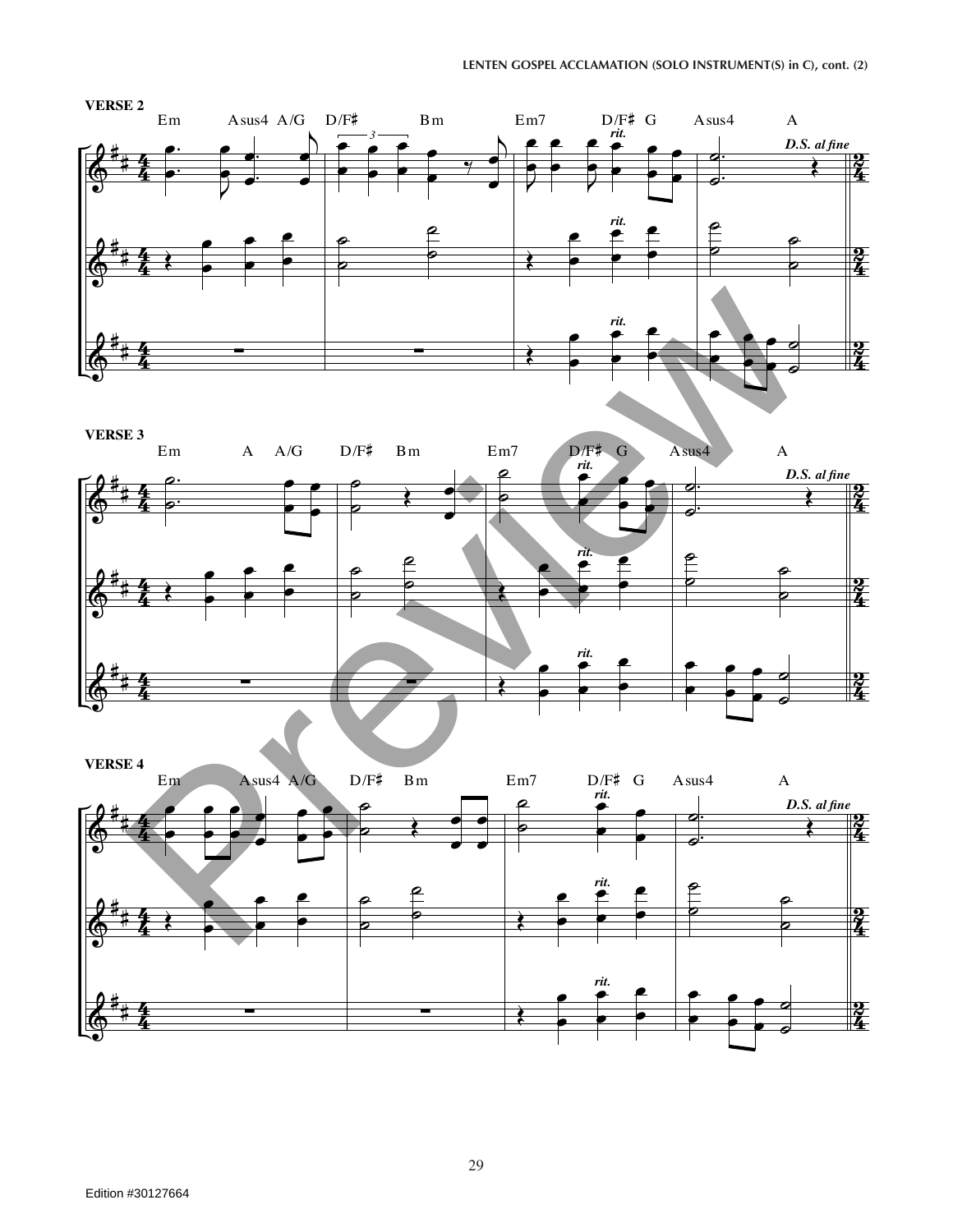# **Lenten Gospel Acclamation**

SOLO INSTRUMENT(S) in Bb

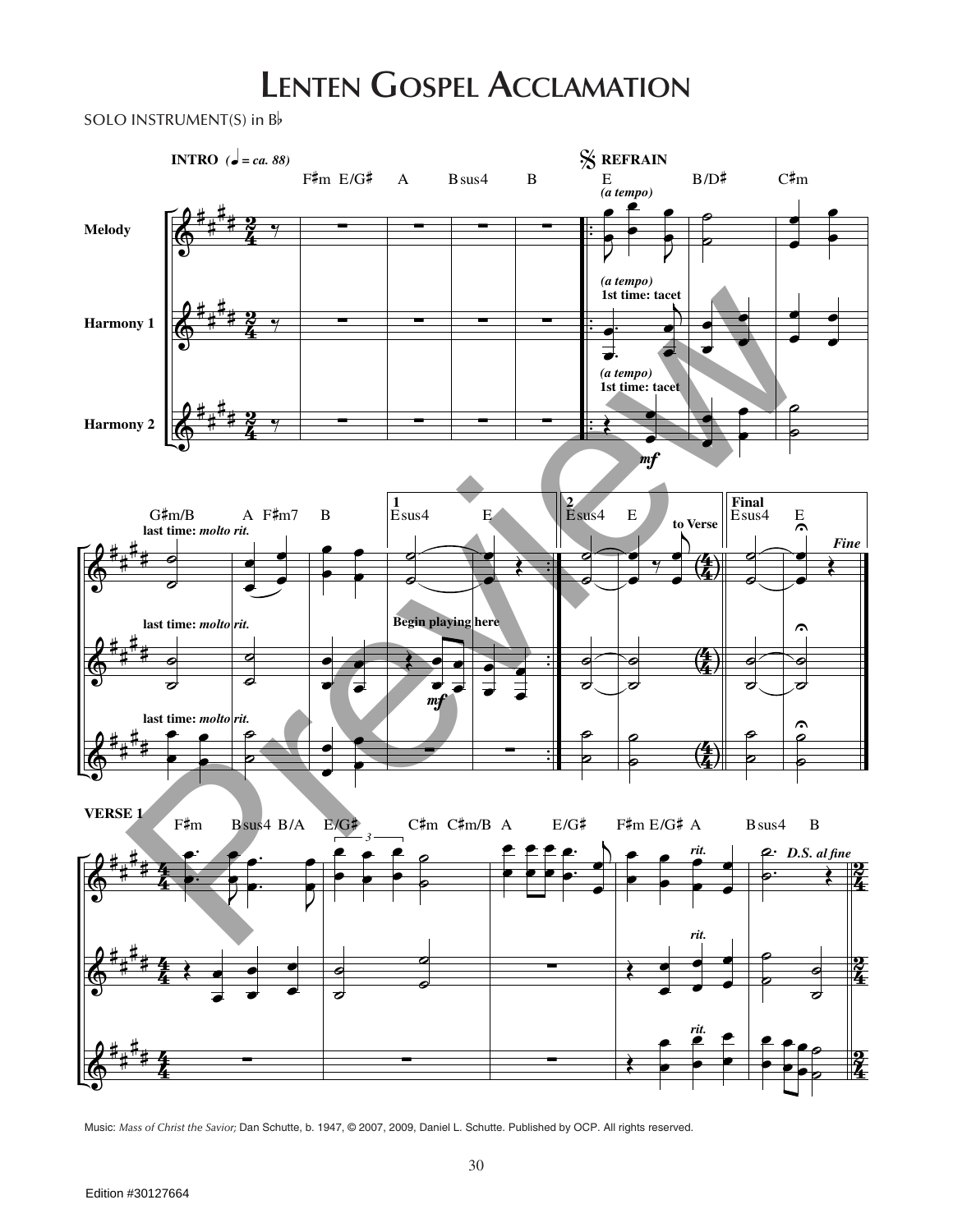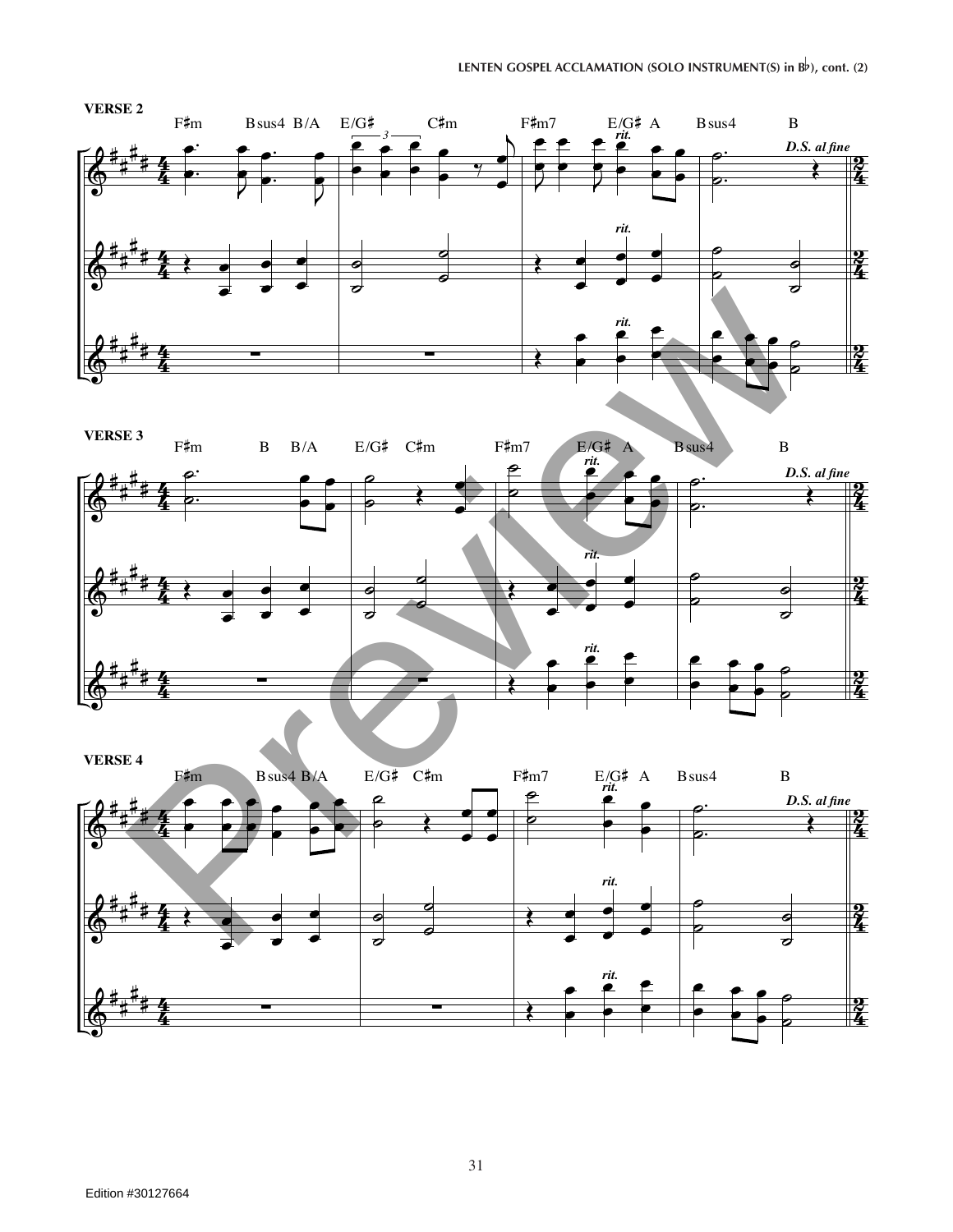### **Holy**

### SOLO INSTRUMENT(S) in C



![](_page_30_Figure_3.jpeg)

![](_page_30_Figure_4.jpeg)

Music: *Mass of Christ the Savior;* Dan Schutte, b. 1947, © 2007, 2009, Daniel L. Schutte. Published by OCP. All rights reserved.

#### Edition #30127664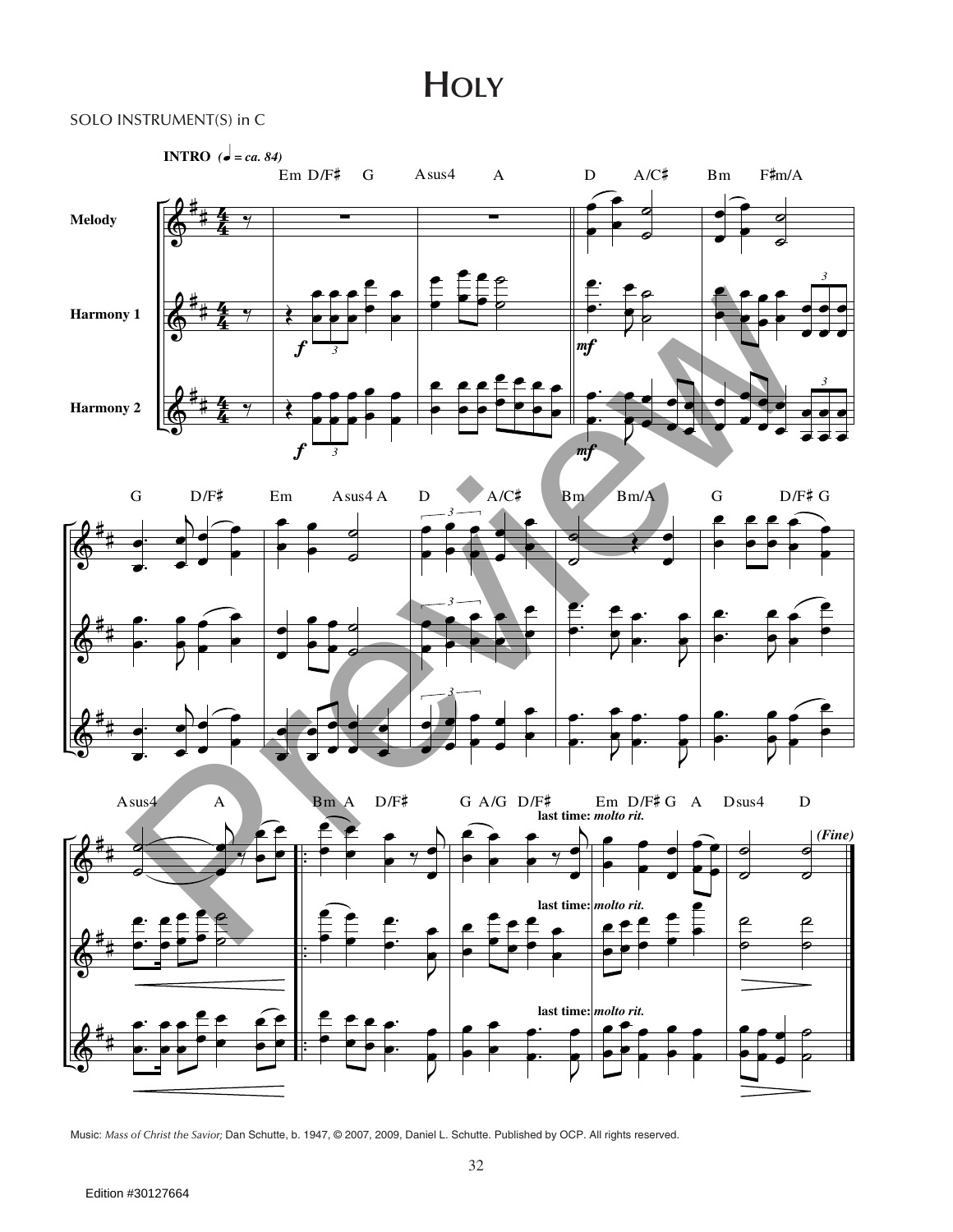![](_page_31_Figure_1.jpeg)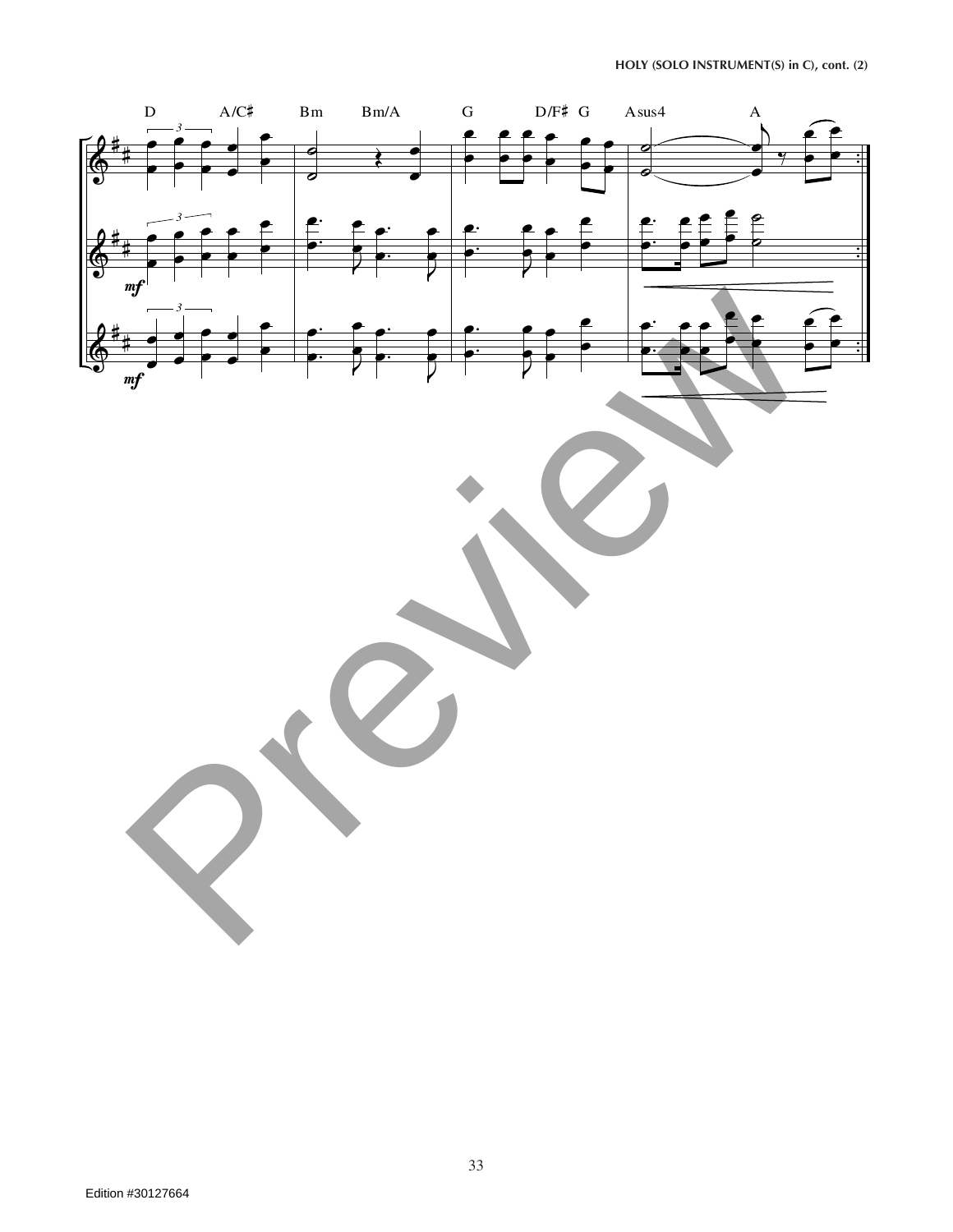### **Holy**

### SOLO INSTRUMENT(S) in Bb

![](_page_32_Figure_2.jpeg)

![](_page_32_Figure_3.jpeg)

![](_page_32_Figure_4.jpeg)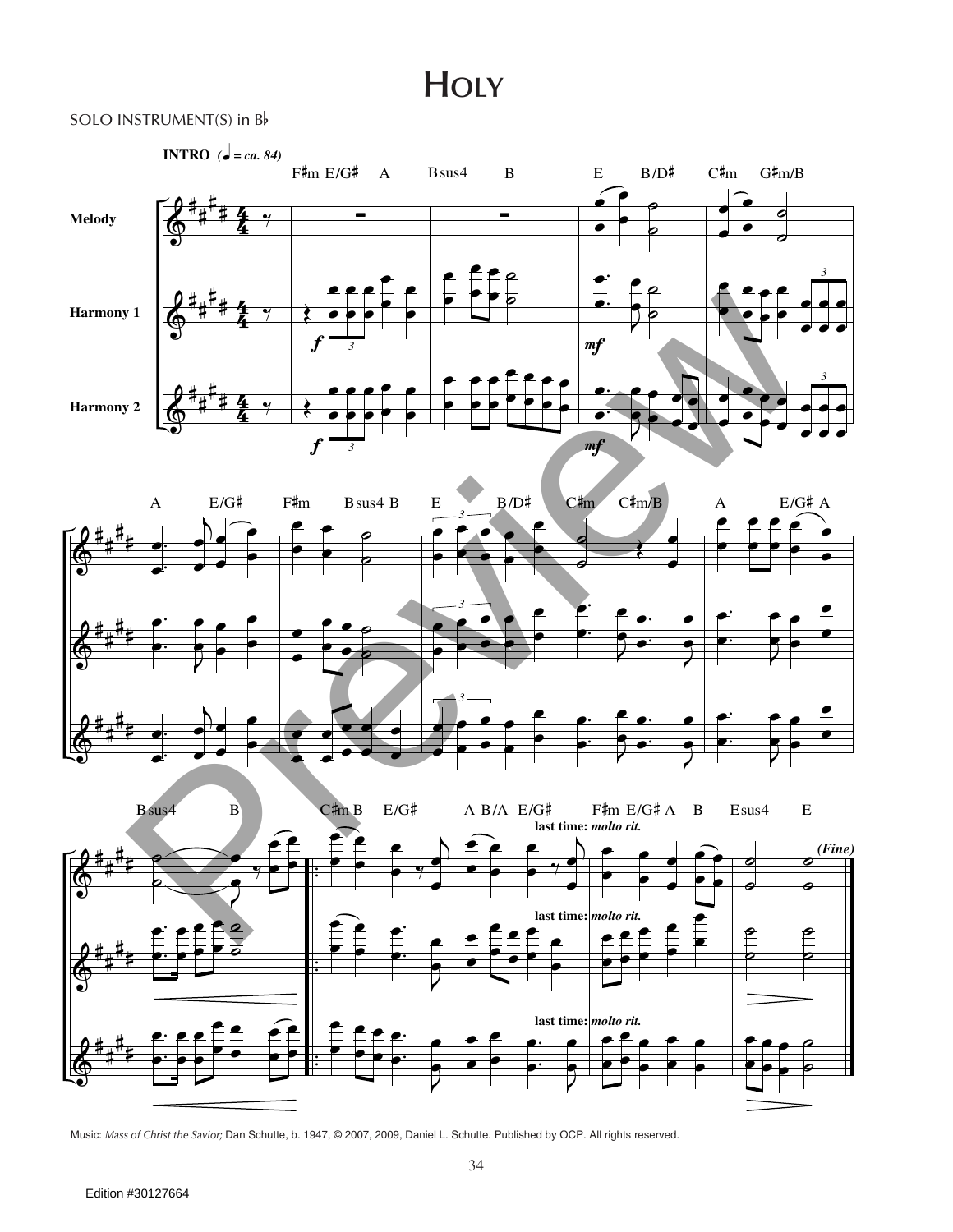![](_page_33_Figure_1.jpeg)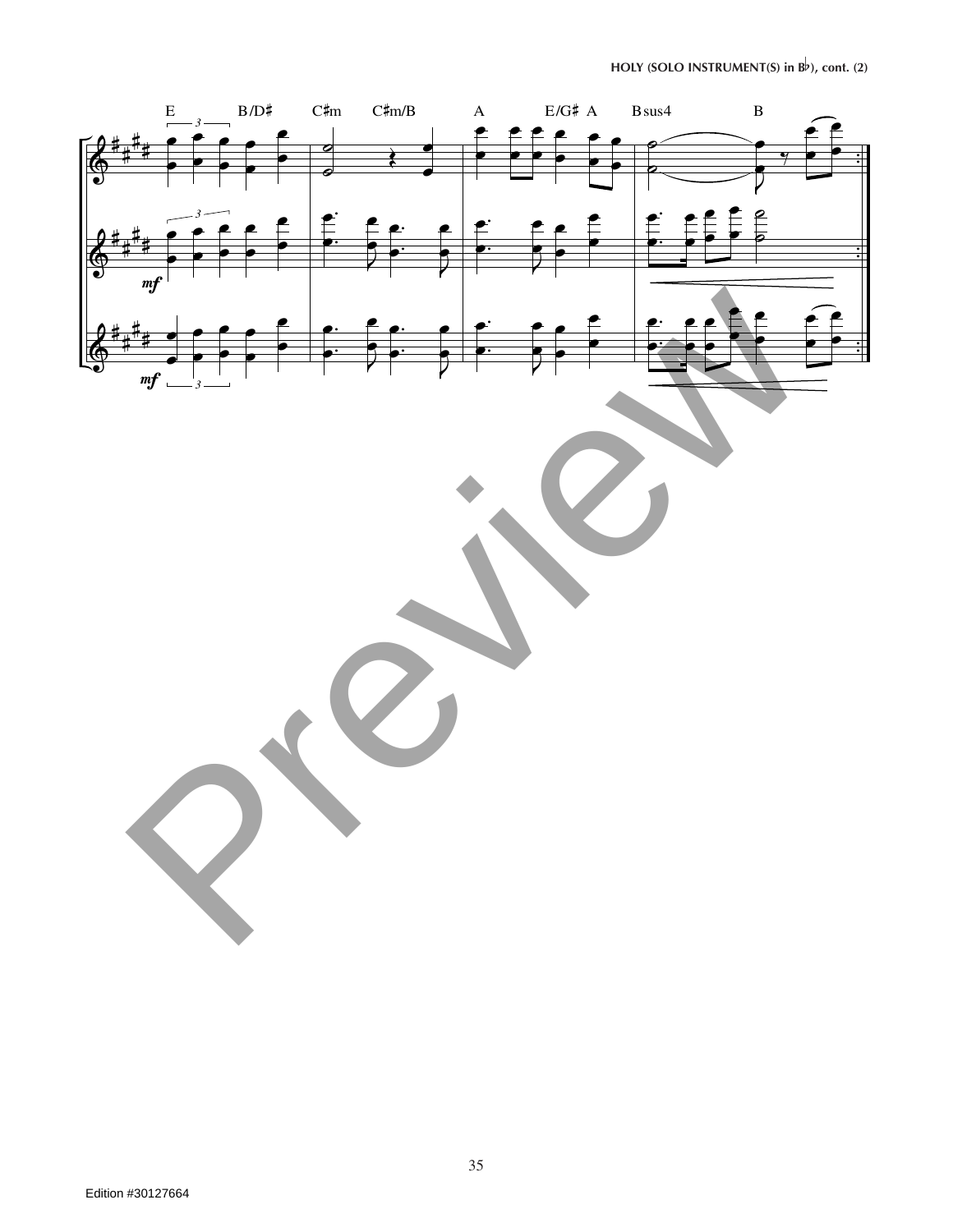# **We Proclaim Your Death**

SOLO INSTRUMENT(S) in C

![](_page_34_Figure_2.jpeg)

![](_page_34_Figure_3.jpeg)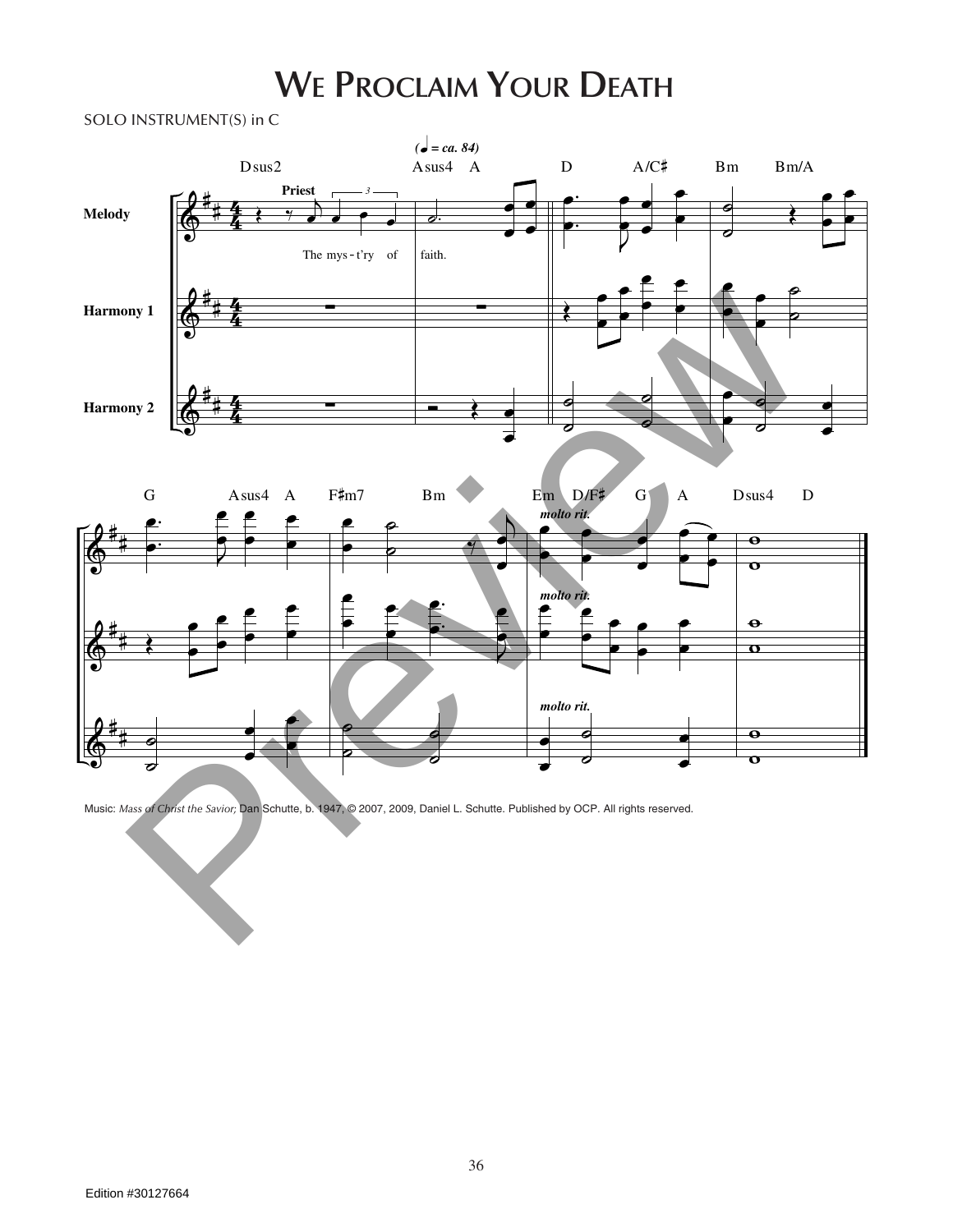# **We Proclaim Your Death**

SOLO INSTRUMENT(S) in Bb

![](_page_35_Figure_2.jpeg)

Music: *Mass of Christ the Savior;* Dan Schutte, b. 1947, © 2007, 2009, Daniel L. Schutte. Published by OCP. All rights reserved.

 $\Phi$ 

# # # #

Œ œ

 $\overline{\bullet}$  $\overline{\phantom{0}}$  œ

œ œ œ œ

œ œ œ œ œ œ

 $\epsilon$  $\overline{\bullet}$  œ œ

. . œ œ

 $\overline{\bullet}$ ˙

 $\overline{b}$ œ œ

œ œ

*molto rit.*

*molto rit.*

œ œ œ œ œ œ

 $\overline{\bullet}$  $\overline{\bullet}$  œ œ œ œ

 $\overline{\mathbf{e}}$  $\overline{\mathbf{o}}$ 

 $\mathbf{o}$  $\overline{\mathbf{o}}$ 

œ œ

œ œ

# # # #

 $\Phi$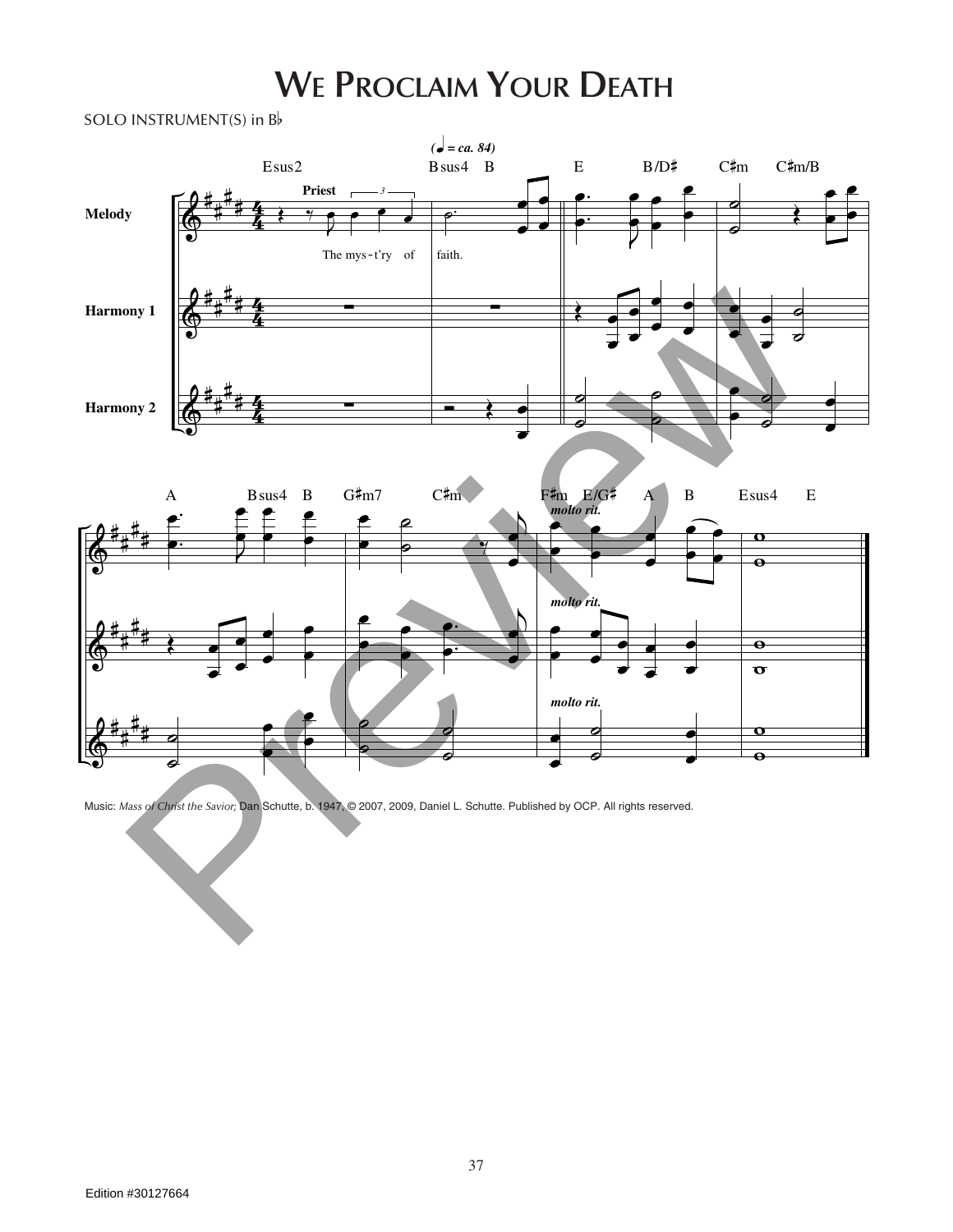## **When We Eat This Bread**

![](_page_36_Figure_1.jpeg)

# **When We Eat This Bread**

![](_page_36_Figure_4.jpeg)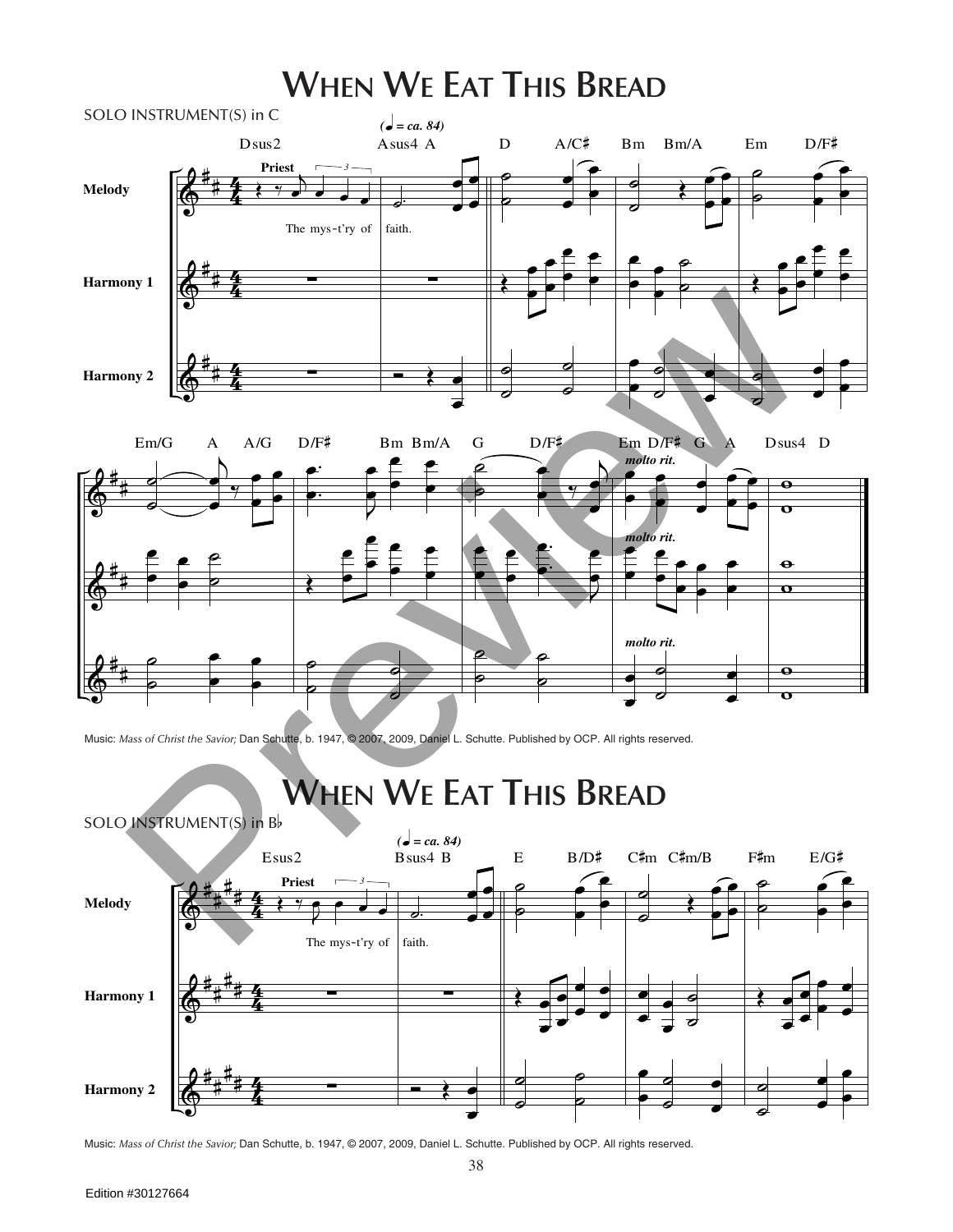![](_page_37_Figure_1.jpeg)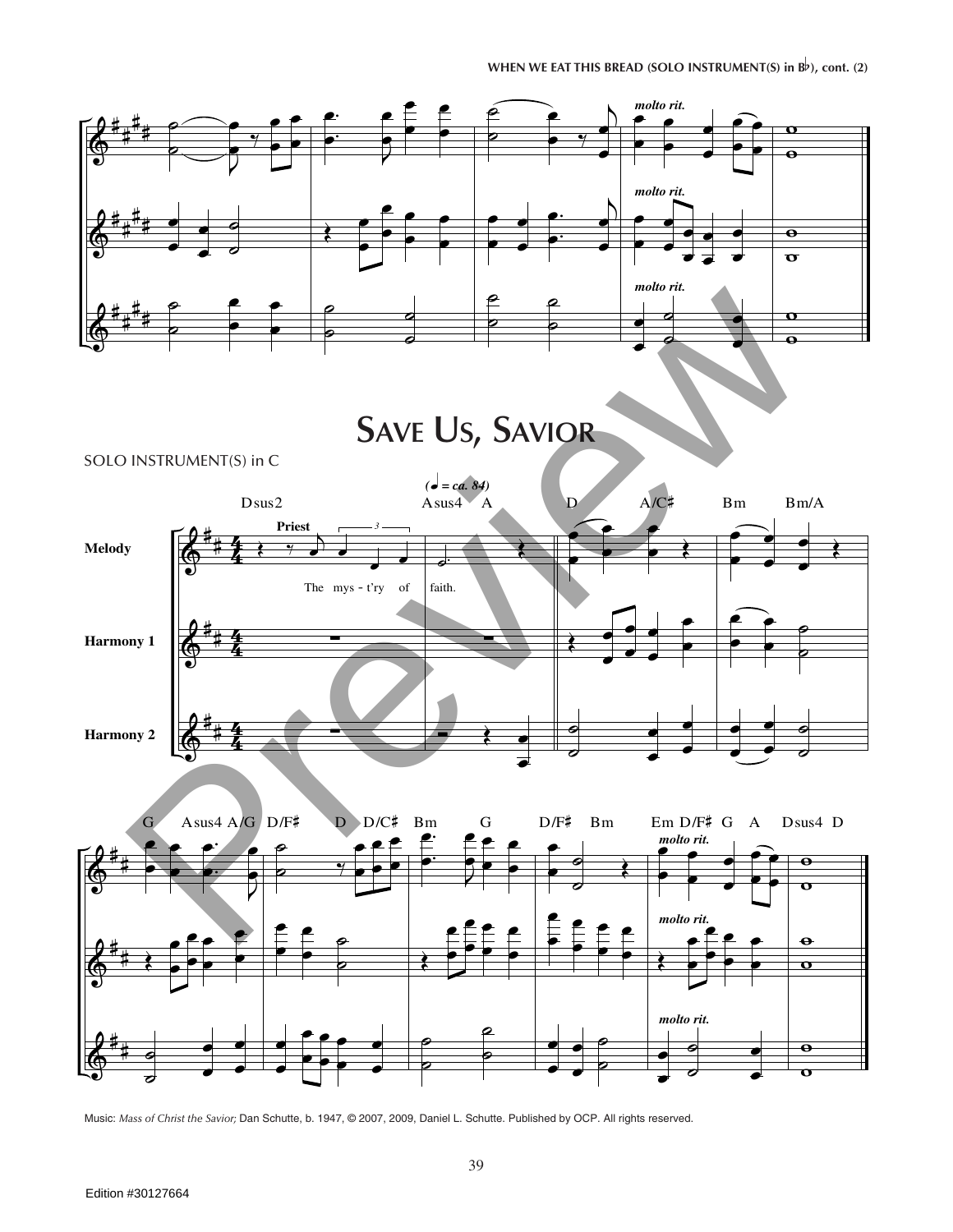### **Save Us, Savior**

### SOLO INSTRUMENT(S) in Bb

![](_page_38_Figure_2.jpeg)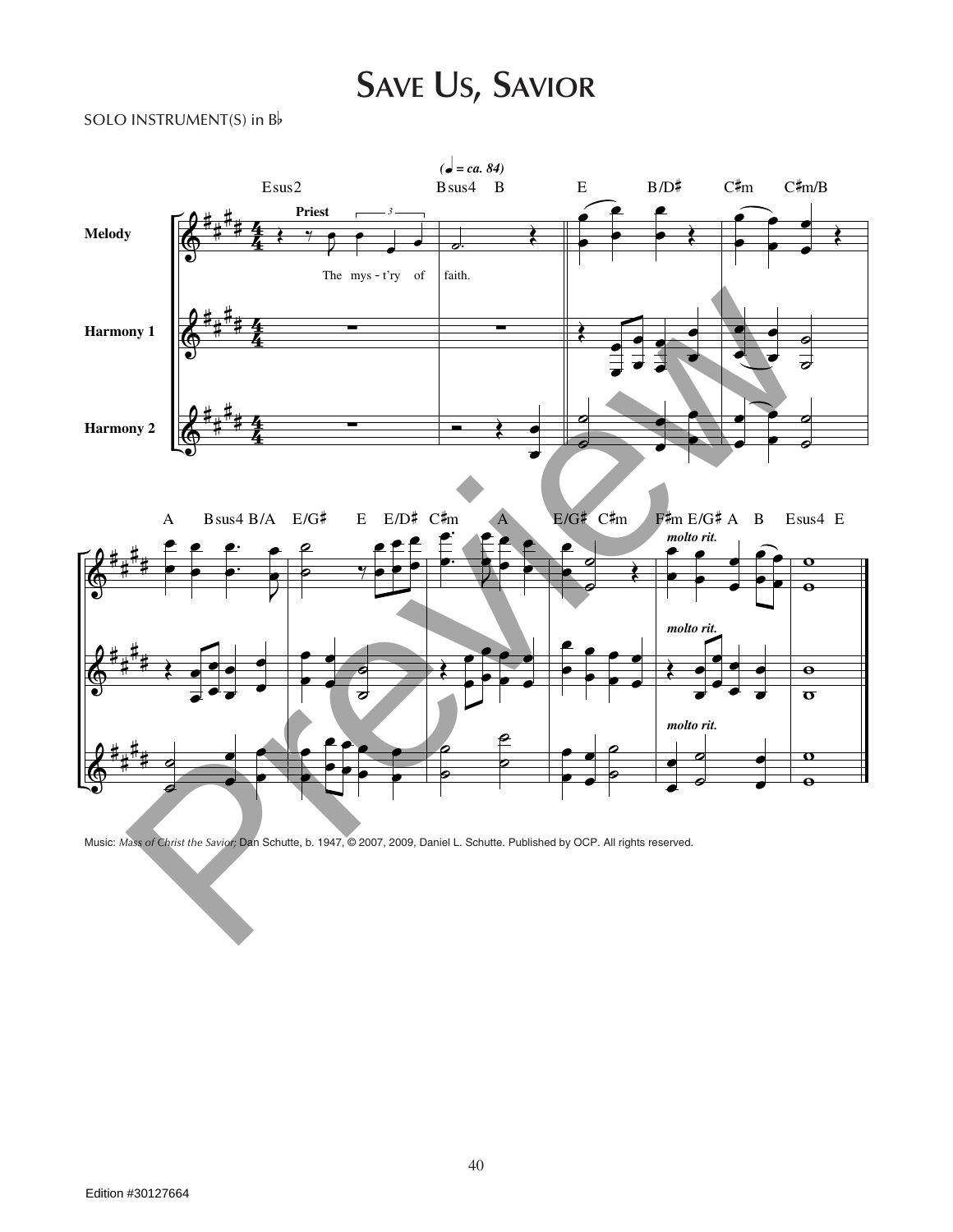### **Doxology and Amen**

### SOLO INSTRUMENT(S) in C

![](_page_39_Figure_2.jpeg)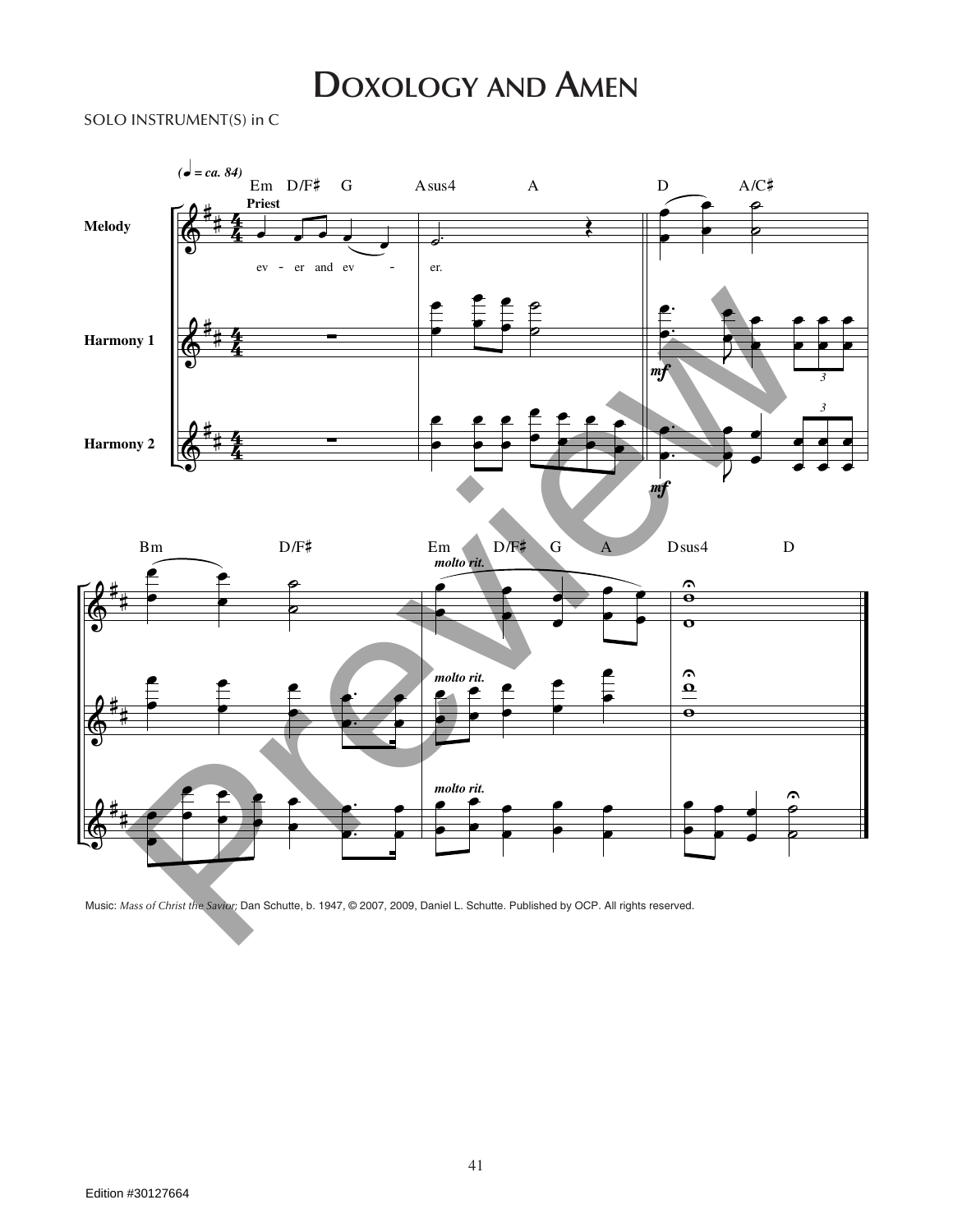### **Doxology and Amen**

### SOLO INSTRUMENT(S) in Bb

![](_page_40_Figure_2.jpeg)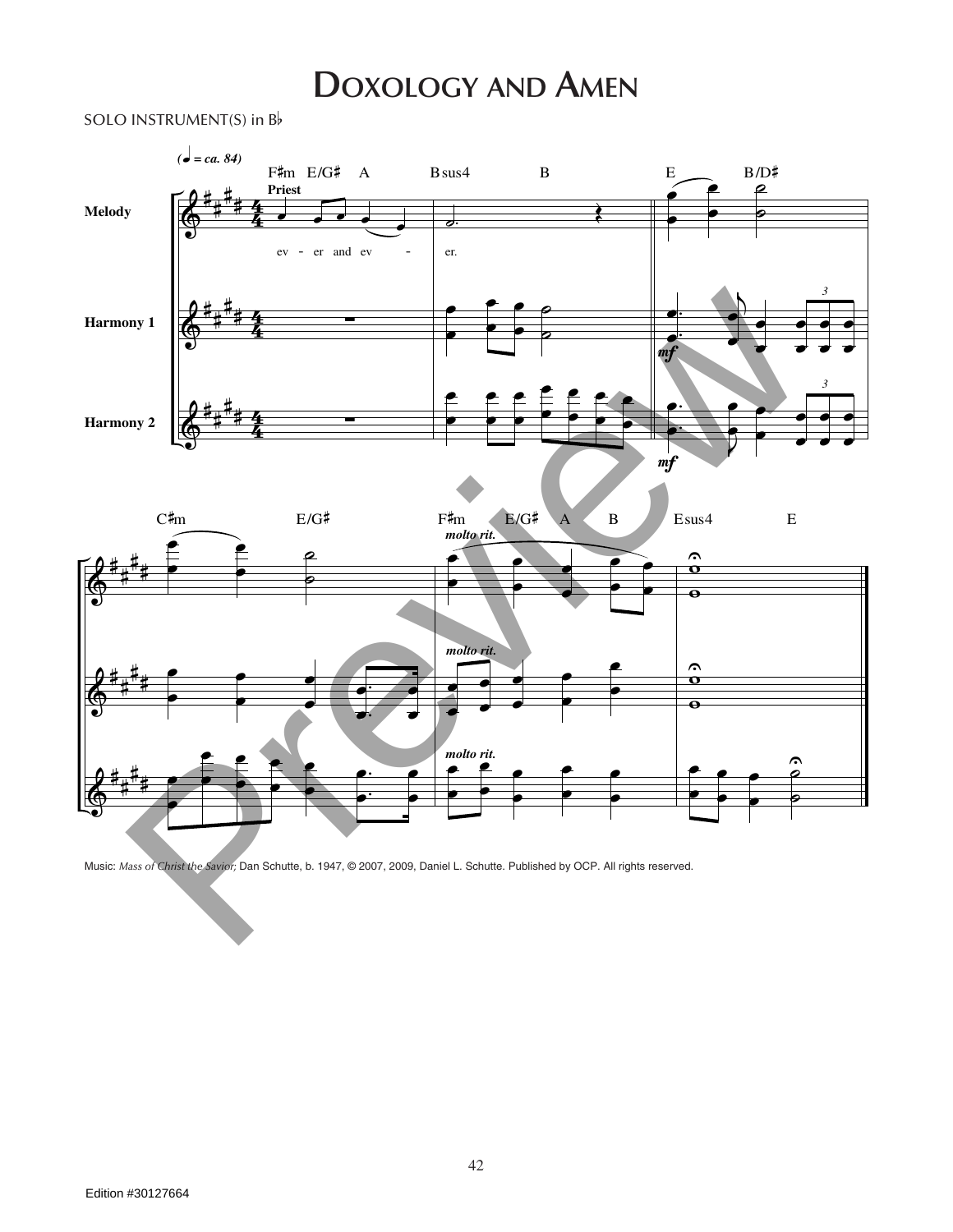### **Lamb of God**

### SOLO INSTRUMENT(S) in C

![](_page_41_Figure_2.jpeg)

![](_page_41_Figure_3.jpeg)

![](_page_41_Figure_4.jpeg)